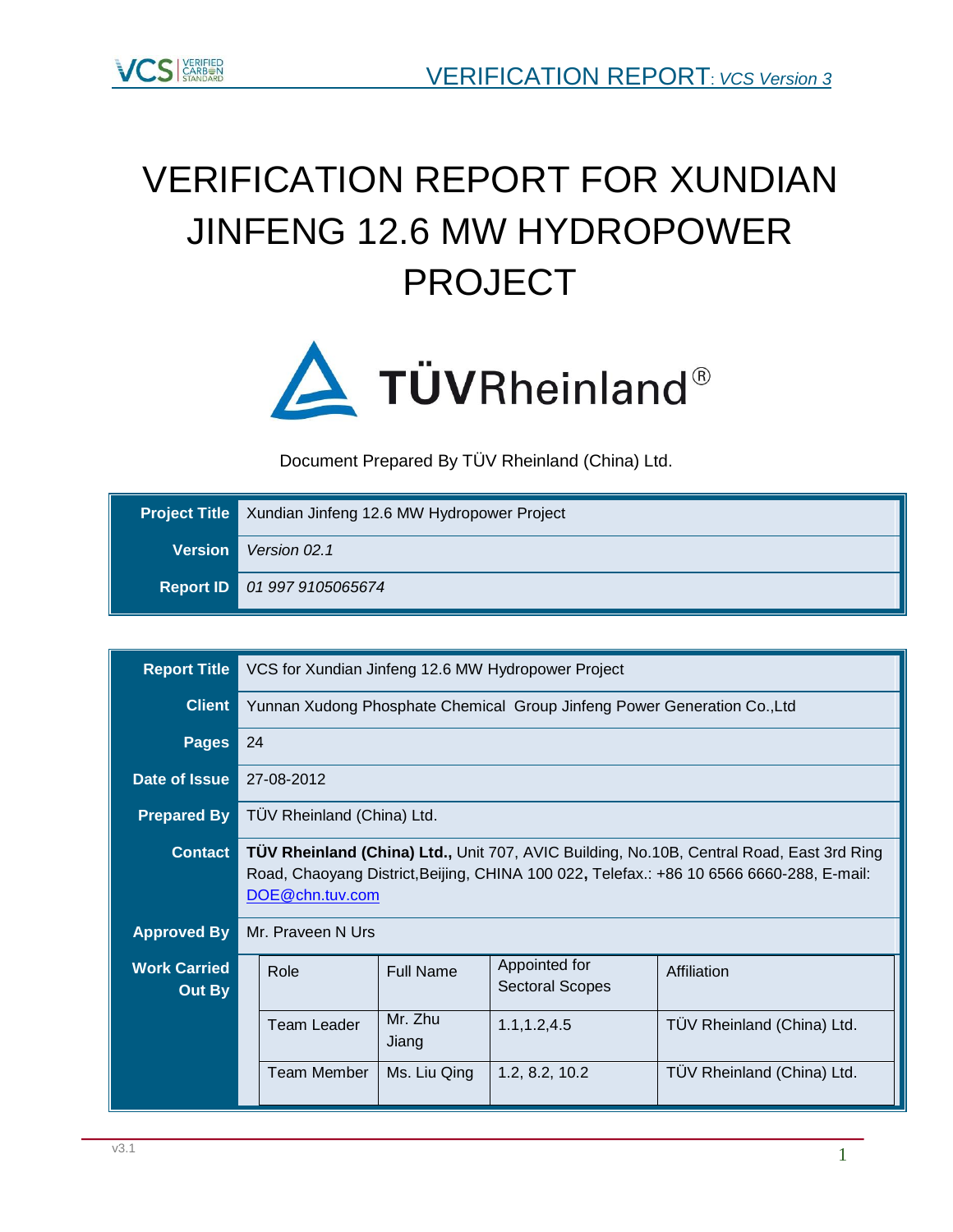

# <span id="page-1-1"></span><span id="page-1-0"></span>VERIFICATION REPORT: *VCS Version 3*

| Mr. Ma<br>⊺echnical<br>Reviewer<br>Jiandong | .1.1.2.4.5<br>. | TÜV Rheinland (China) Ltd. |
|---------------------------------------------|-----------------|----------------------------|
|---------------------------------------------|-----------------|----------------------------|

#### **Summary:**

The *[Yunnan Xudong Phosphate Chemical Group Jinfeng Power Generation Co.,Ltd](#page-0-0)* has commissioned the validation/verification body TÜV Rheinland (China) Ltd to perform a verification of VCS Project Activity ["Xundian](#page-0-1)  [Jinfeng 12.6 MW Hydropower Project"](#page-0-1) in China (hereafter "project activity") for the period from 29 May 2008 to 28 April 2010. The project with CDM program was validated by TÜV SÜD Industrie Service GmbH (Report No. 1174162, issued on 29 September 2009) and was registered on 29 April 2010 under UNFCCC reference number (3023). Since emission reductions occurred prior to the registration of the project as CDM project activity, these emission reductions cannot be claimed as Certified Emission Reduction (CERs). The emission reductions are thus claimed as Voluntary Carbon Units (VCU) and verified on the basis of the Voluntary Carbon Standard (VCS) version 3 for GHG emission reduction and removal projects, a gap validation with the cover page and sections 1.2, 1.3, 1.5, 1.6, 1.7, 1.9, 1.10, 1.12.1, 1.12.2, 1.12.3, 1.12.4 and 1.13 of the VCS Project Description Template was validated to comply with VCS rules.

<span id="page-1-5"></span><span id="page-1-4"></span><span id="page-1-3"></span><span id="page-1-2"></span>The verification team concludes that the VCS Project Activity ["Xundian Jinfeng 12.6 MW Hydropower Project"](#page-0-1) in China, as described in the registered PDD (version 2.1 dated 17 August 2009), the Project Description (version 06 dated 21 August 2012) and the monitoring report (version 07 dated 21 August 2012) meets all relevant requirements of VCS version 3.

The project activity was implemented according to selected monitoring methodology(ies) and monitoring plan. The monitoring equipment was installed, calibrated and maintained in a proper manner, while collected monitoring data allowed to verify the amount of achieved GHG emission reductions. The VVB therefore is pleased to issue a positive verification opinion expressed in the attached Certification statement.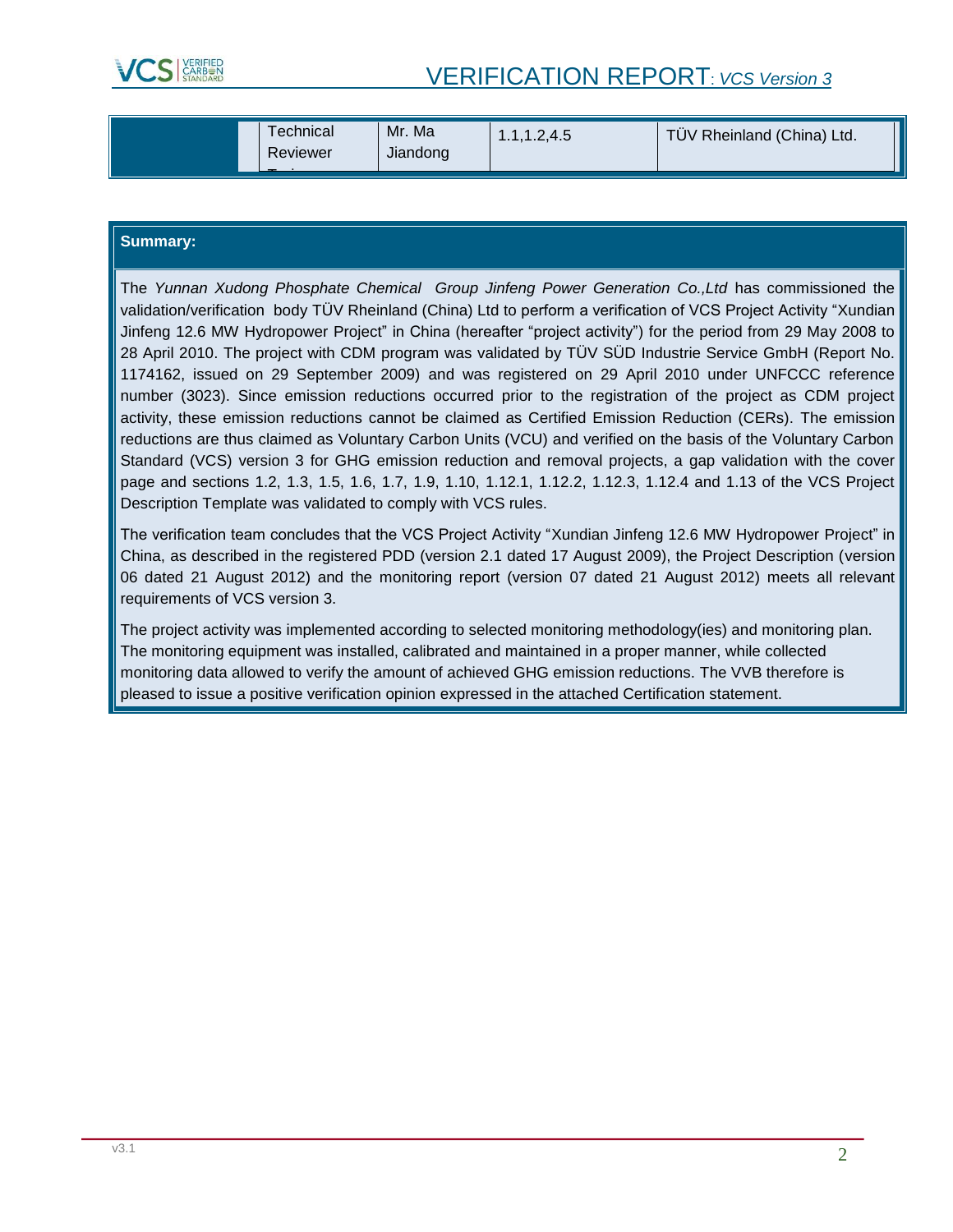

# **Table of Contents**

| $\mathbf{1}$   |  |
|----------------|--|
| 1.1            |  |
| 1.2            |  |
| 1.3            |  |
| 1.4            |  |
|                |  |
| 2              |  |
| 2.1            |  |
| 2.2            |  |
| 2.2.1          |  |
| 2.2.2          |  |
| 2.2.3          |  |
| 2.3            |  |
|                |  |
| 3              |  |
| 3.1            |  |
| 3.2            |  |
| 3.3            |  |
| 3.4            |  |
| 3.5            |  |
| $\overline{4}$ |  |
| 4.1            |  |
| 4.2            |  |
|                |  |
| 4.3            |  |
| 4.4            |  |
| 5              |  |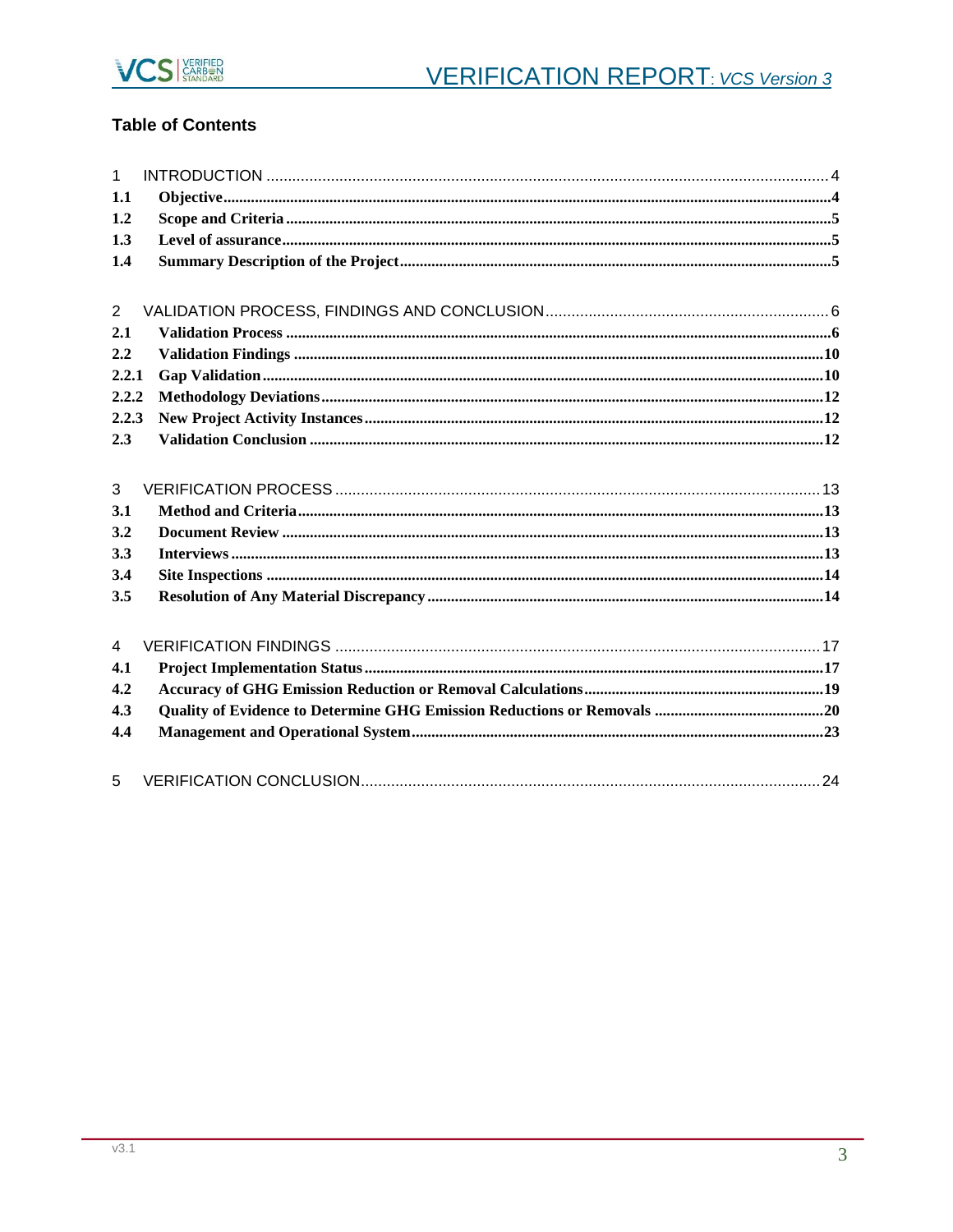

# <span id="page-3-0"></span>**1 INTRODUCTION**

#### <span id="page-3-1"></span>**1.1 Objective**

Verification is the independent review and ex post determination by a verification and validation body (VVB) of the monitored reductions in GHG emissions that have occurred as a result of the implementation of an already registered CDM project activity during the period from the date when the project started to operate until the date when the project was actually registered as a CDM project activity by the CDM Executive Board and thus the start date of the CDM project activity.

Certification is the written assurance by a VVB that, during a specific period in time, a project activity achieved the emission reductions as verified.

The objective of this verification was to verify and certify emission reductions reported for the ["Xundian](#page-0-1)  [Jinfeng 12.6 MW Hydropower Project"](#page-0-1) in country " China " for the period [29 May 2008 to 28 April 2010.](#page-1-0)

The purpose of verification is to review the monitoring results and verify that monitoring was implemented according to monitoring plan and monitoring data, used to confirm the voluntary emission reductions in anthropogenic emissions by sources is sufficient, definitive and presented in a concise and transparent manner.

In particular, monitoring plan, monitoring report and the project's compliance with relevant VCS Program and host Party criteria are verified in order to confirm that the project has been implemented in accordance with previously registered design and conservative assumptions, as documented. And also if the monitoring plan is in compliance with previously registered design, the project description and conservative assumptions, as documented.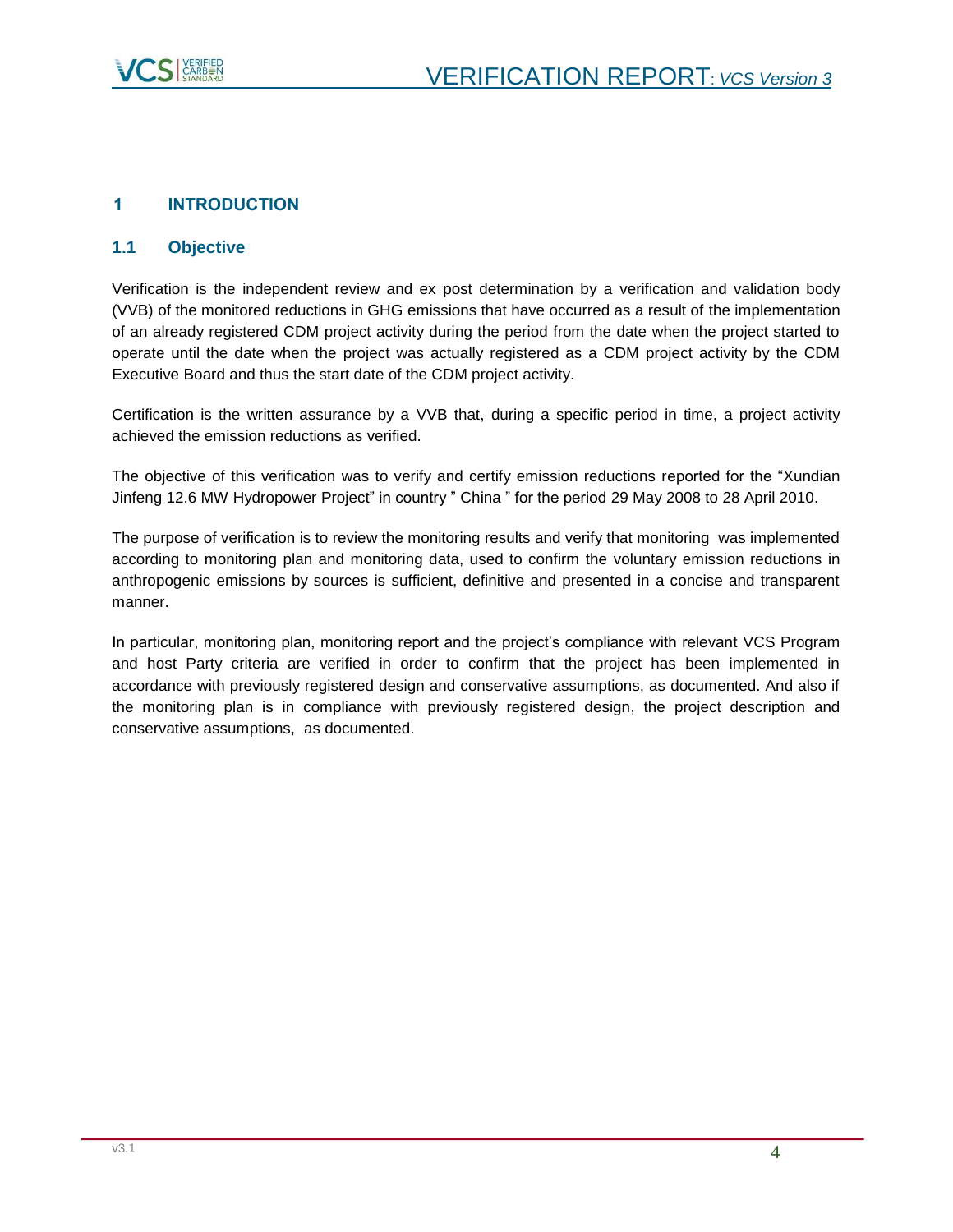

# <span id="page-4-0"></span>**1.2 Scope and Criteria**

The scope of the verification is:

 To verify that actual monitoring systems and procedures are in compliance with the monitoring systems and procedures described in the monitoring plan;

 To evaluate the GHG emission reduction data and express a conclusion with a reasonable level of assurance about whether the reported GHG emission reduction data is free from material misstatement;

To verify that reported GHG emissions data is sufficiently supported by evidence.

The criteria of the verification are:

VCS Standard version 3.2 and other relevant requirements defined by VCSA;

 The baseline and monitoring methodology used for the Project is "AMS-I.D. - Grid Connected Renewable Electricity Generation" (Version 13).

The verification is not meant to provide any consulting towards the client. However, stated requests for forward actions and/or corrective actions may provide input for improvement of the project monitoring towards reductions in the GHG emissions.

#### <span id="page-4-1"></span>**1.3 Level of assurance**

The verification has been planned and organized to achieve a



 $[\times]$  Reasonable level of assurance

Limited level of assurance

# <span id="page-4-2"></span>**1.4 Summary Description of the Project**

The project is a run of river hydropower project developed by [Yunnan Xudong Phosphate](#page-0-0)  [Chemical Group Jinfeng Power Generation Co.,Ltd](#page-0-0) with the total capacity 12.6 MW (2\*6.3 MW), which is located in Xundian County, Yunnan Province, P.R.China. The geographical coordinates of the project are east longitude of 103°06′35′′and north latitude of 25°52′35".

The detailed technical parameters for two turbine generator sets has been verified to be as per the details provided in the registered PDD, version 2.1 dated 17 August 2009. The electricity generated is supplied to South China Power Grid (SCPG) via Yunnan Power Grid. The key technical specification was listed below Table 1:

*Table 1: Main technical specification for turbine generation unit of the proposed project*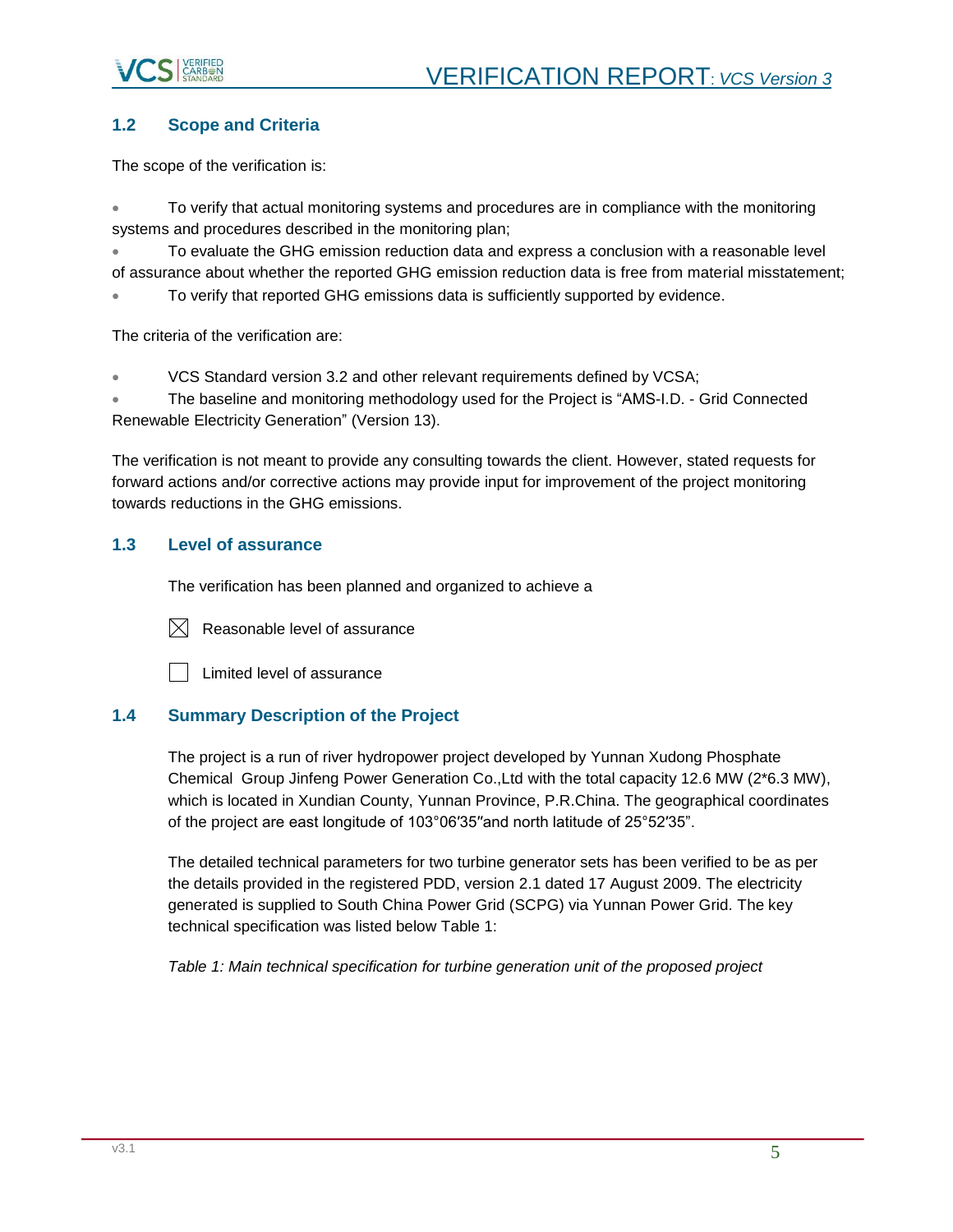

| Equipment                | Type                           | Consistent with registered<br>PDD? |
|--------------------------|--------------------------------|------------------------------------|
| <b>Water Turbine</b>     | CJA475-W-<br>$116/2 \times 11$ | Yes<br>No                          |
| Electricity<br>Generator | SFW6300-<br>8/2150             | Yes<br>No                          |

<span id="page-5-6"></span><span id="page-5-5"></span>The project is to utilize the renewable hydropower to displace the fossil fuel based grid power generation. The voluntary emission reduction determined with an estimated ex-ante fixed grid emission factor of  $0.8433$  tCO<sub>2</sub>e/MWh was verified as  $62,389$ tCO2e.

# <span id="page-5-0"></span>**2 VALIDATION PROCESS, FINDINGS AND CONCLUSION**

# <span id="page-5-1"></span>**2.1 Validation Process**

<span id="page-5-3"></span><span id="page-5-2"></span>The project was registered on [29 April 2010](#page-1-1) under UNFCCC reference number (3023). The project design, its eligibility as CDM project activity and the correct application of the CDM approved baseline and monitoring methodology AMS-I.D., version 13 was already validated by TÜV SÜD Industrie Service GmbH. The validation opinion by TÜV SÜD Industrie Service GmbH is that the [Xundian Jinfeng 12.6 MW](#page-0-1)  [Hydropower Project](#page-0-1) as described in the PDD version 2.1, 17 August 2009 meets all relevant UNFCCC, CDM criteria and all relevant host country criteria.

<span id="page-5-4"></span>The project correctly applies methodology [AMS-I.D.,](#page-5-2)[version 13.](#page-5-3) Based on the validation opinion of DOE TÜV SÜD Industrie Service GmbH and also based on the registration of the project as a CDM project activity by CDM EB/UNFCCC, the verification team assumes that the project design as documented is sound, reasonable and meets the relevant UNFCCC and host Party criteria.

As the VCS recognizes the CDM as a GHG Program meets its VCU Verification Criteria, according to VCS Standard Version 3, for projects validated under the CDM, the cover page and sections 1.2, 1.3, 1.5, 1.6, 1.7, 1.9, 1.10, 1.12.1, 1.12.2, 1.12.3, 1.12.4 and 1.13 of the VCS Project Description Template shall be completed, a gap validation for the project's shall be validated to comply with the VCS rules. The validation process regarding the additional project description produced in accordance with VCS rules includes:

#### **Method and Criteria**

The validation consists of the following three phases:

- I a desk review of the project design
- II on-site visit and follow-up interviews with project stakeholders
- III the resolution of outstanding issues and the issuance of the final validation report and opinion.
- IV VCS rules will be complied for validation and verification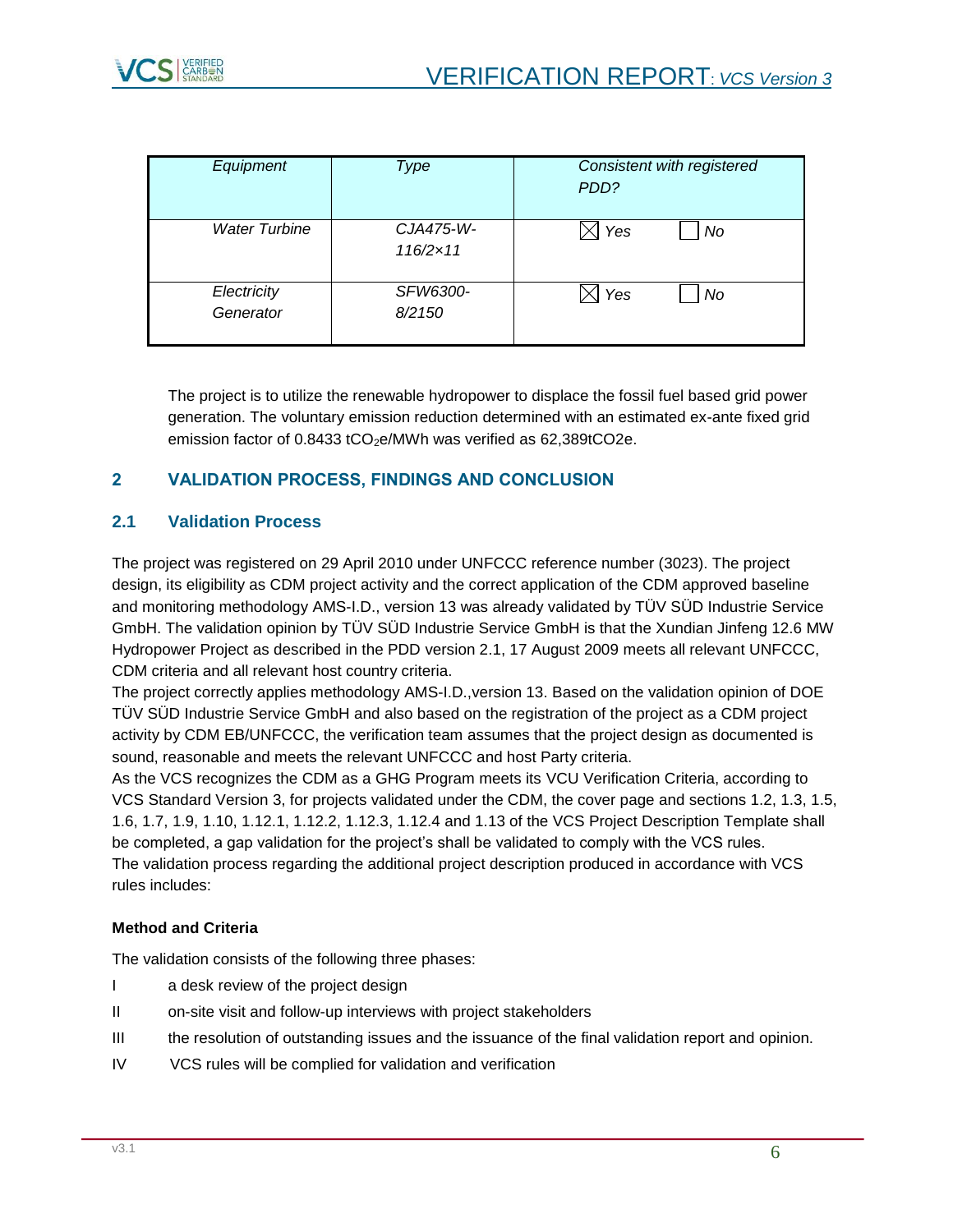

#### **Document Review**

Table 2: The following table outlines the documentation reviewed during the validation and verification:

<span id="page-6-10"></span><span id="page-6-9"></span><span id="page-6-8"></span><span id="page-6-7"></span><span id="page-6-6"></span><span id="page-6-5"></span><span id="page-6-4"></span><span id="page-6-3"></span><span id="page-6-2"></span><span id="page-6-1"></span><span id="page-6-0"></span>

| /1/  | Yunnan Xudong Phosphate Chemical Group Jinfeng Power Generation Co., Ltd: Monitoring<br>report, version 01, 24 August 2011.                                            |
|------|------------------------------------------------------------------------------------------------------------------------------------------------------------------------|
| /2/  | Yunnan Xudong Phosphate Chemical Group Jinfeng Power Generation Co., Ltd: Monitoring<br>report, version 07, 21 August 2012                                             |
| /3/  | Yunnan Xudong Phosphate Chemical Group Jinfeng Power Generation Co., Ltd: Project<br>Description, version 01, dated 9 September 2011.                                  |
| /4/  | Yunnan Xudong Phosphate Chemical Group Jinfeng Power Generation Co.,Ltd: Project<br>Description, 06 dated 21 August 2012.                                              |
| /5/  | Registered PDD, version 2.1 dated 17 August 2009.                                                                                                                      |
|      | http://cdm.unfccc.int/Projects/DB/TUEV-SUED1254989811.03/view                                                                                                          |
| /6/  | TÜV SÜD Industrie Service GmbH: Validation Report, Report No. 1174162, issued on 29<br>September 2009                                                                  |
| 7    | Emission reduction calculation spreadsheet, "Jinfeng VER Calculation Sheet Version 01"<br>dated 31 August 2011.                                                        |
| /8/  | Emission reduction calculation spreadsheet, "Jinfeng VER Calculation Sheet Version 06"<br>dated 21 August 2012.                                                        |
| /9/  | CDM Validation and Verification Manual (Version 1.2)                                                                                                                   |
| /10/ | VCS Standard version 3.2 issued on 1 February 2012.                                                                                                                    |
| /11/ | VCS program Guide version 3.3 issued on 1 May 2012.                                                                                                                    |
| /12/ | VCS Project Description Template version 3.0.                                                                                                                          |
| /13/ | VCS Registration and Issuance Process version 3.3 issued on 1 May 2012.                                                                                                |
| /14/ | Approved monitoring methodology: AMS-I.D. "Grid Connected Renewable Electricity<br>Generation", version 13.                                                            |
| /15/ | CDM Executive Board: Guidelines for Assessment Compliance with the Calibration<br>Frequency Requirements, EB52, Annex 60.                                              |
| /16/ | CDM Executive Board: CDM Verification and Verification Manual, Version 01.2                                                                                            |
| /17/ | Xundian Grid Company: Grid Access Dispatch Agreement on 1 April 2011.                                                                                                  |
| /18/ | Business Licence for Yunnan Xudong Phosphate Chemical Group Jinfeng Power Generation<br>Co., Ltd issued on 10 April 2009, valid from 1 January 2004 to 1 January 2034. |
| /19/ | Letter of Approval issued by National Development and Reform Commission of P.R.China on<br>April 2008.                                                                 |
| /20/ | Final acceptance committee: Final acceptance report on 1 June 2008.                                                                                                    |
| /21/ | Yunnan Xudong Phosphate Chemical Group Jinfeng Power Generation Co.,Ltd: The                                                                                           |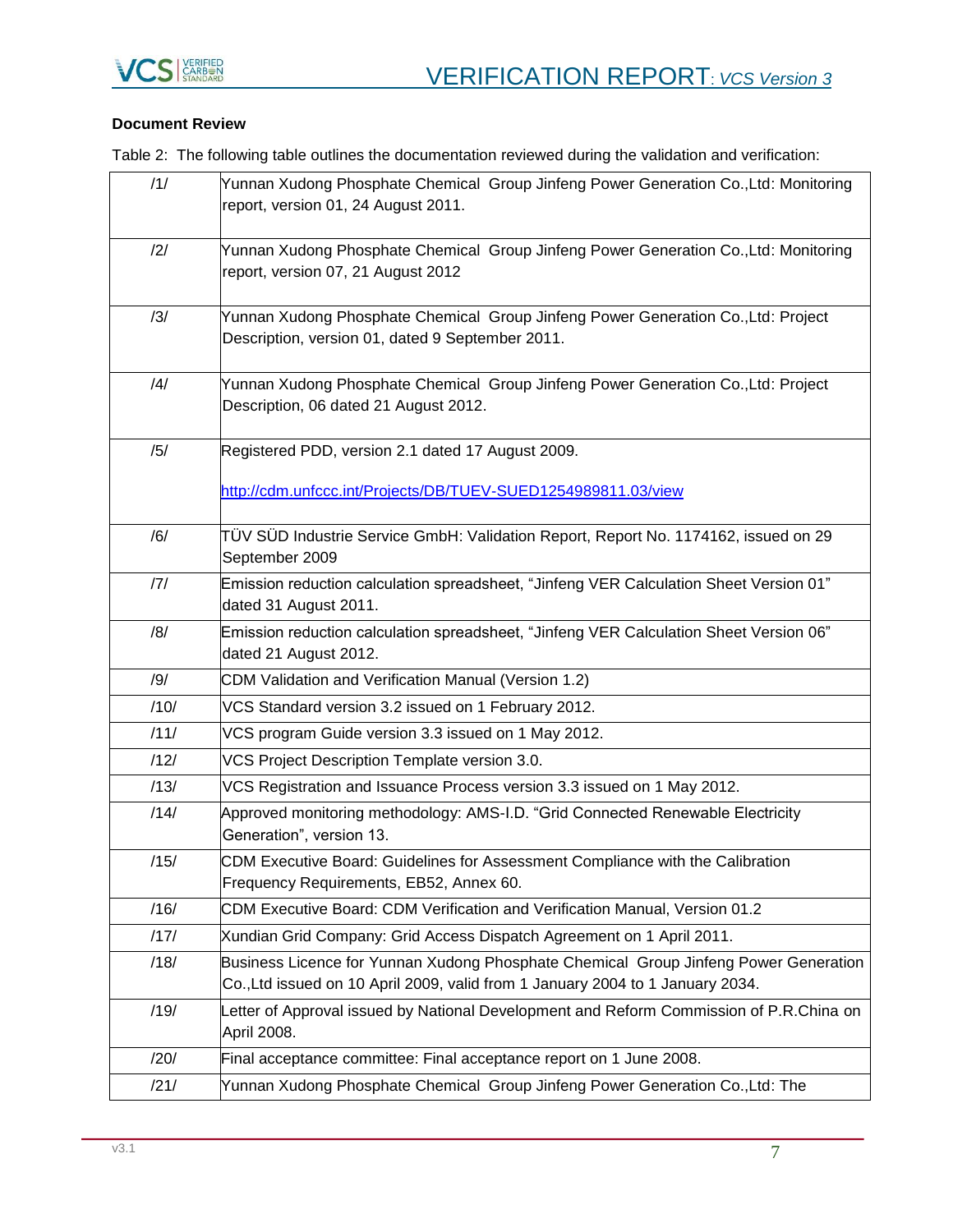

<span id="page-7-13"></span><span id="page-7-12"></span><span id="page-7-11"></span><span id="page-7-10"></span><span id="page-7-9"></span><span id="page-7-8"></span><span id="page-7-7"></span><span id="page-7-6"></span><span id="page-7-5"></span><span id="page-7-4"></span><span id="page-7-3"></span><span id="page-7-2"></span><span id="page-7-1"></span><span id="page-7-0"></span>

|      | electricity record from 29 May 2008 to 1 June 2008 on trial.                                                                                                                                                                          |
|------|---------------------------------------------------------------------------------------------------------------------------------------------------------------------------------------------------------------------------------------|
| /22/ | Xundian Power Supply Co., Ltd: sales receipt of on-grid and off-grid electricity amount from<br>29 May 2008 to 28 April 2010;                                                                                                         |
| /23/ | Yunnan Difang Electric Power Technology: Preliminary Design Report "Xundian Jinfeng 12.6<br>MW Small Hydropower Plant" in June 2004.                                                                                                  |
| /24/ | Yunnan Xundian Development and Plan Bureau: Approval of Preliminary Design Report<br>'Xundian Jinfeng 12.6 MW Hydropower Project' on 12 December 2004.                                                                                |
| /25/ | National Development and Reform Commission: LoA from Chinese DNA in April 2008.                                                                                                                                                       |
| /26/ | Yunnan Xudong Phosphate Chemical Group Jinfeng Power Generation Co.,Ltd; The<br>declaration letter on 9 September 2011.                                                                                                               |
| /27/ | ISO 14064-3:2006: Specification with guidance for the validation and verification of<br>greenhouse gas assertions                                                                                                                     |
| /28/ | ISO 14065:2007: Greenhouse gases-Requirements for greenhouse gas validation and<br>verification bodies for use in accreditation or other forms of recognition                                                                         |
| /29/ | The operational acceptance board of Xundian Jinfeng 12.6 MW Hydropower Project: The<br>operational acceptance appraisal for Xundian Jinfeng 12.6 MW Hydropower Project on 1<br>June 2008.                                             |
| /30/ | Yunnan Xudong Phosphate Chemical Group Jinfeng Power Generation Co.,Ltd: The<br>monitoring manual issued on June 2008.                                                                                                                |
| /31/ | Xundian Power Supply Co., Ltd: Monthly balance sheet of on-grid and off-grid electricity<br>amount from 29 May 2008 to 28 April 2010                                                                                                  |
| /32/ | Yunnan Xudong Phosphate Chemical Group Jinfeng Power Generation Co.,Ltd: Daily record<br>on grid electricity power conducted by shift duty during the monitoring period of 29 May 2008<br>to 28 April 2010                            |
| /33/ | Yunnan Xudong Phosphate Chemical Group Jinfeng Power Generation Co.,Ltd: The training<br>plan in the monitoring period.                                                                                                               |
| /34/ | Yunnan Xudong Phosphate Chemical Group Jinfeng Power Generation Co.,Ltd: The<br>testimonial for the electricity of 1st day and the last day on 17 July 2012                                                                           |
| /35/ | Metering Station of Xundian Power Supply Co., Ltd.,: Calibration Record of Electricity<br><b>Metering Equipment</b>                                                                                                                   |
|      | The main meter: serial number 005Z0024, valid from 22 January 2009 to 21 January 2010;<br>The back-up meter: serial number D2005000981, valid from 22 January 2009 to 21 January<br>2010;                                             |
| /36/ | Calibration Institute of Yunnan Electric Power Group Co., Ltd: Authorized Certification for<br>Metrology Assurance System for Metering Station of Xundian Power Supply Co., Ltd., issued<br>on 16 June 2004, expired on 15 June 2009. |
| /37/ | Yunnan Provincial Electric Power Test & Research Institute (Group) Co., Ltd. Electric Power<br>Research Institute: The calibration report for main meters and backup meters issued on 25<br>November 2011, respectively.              |
| /38/ | CNAS: Quality Certification for Metrology Assurance System for Yunnan Provincial Electric<br>Power Test & Research Institute (Group) Co., Ltd Electric Power Research Institute issued on                                             |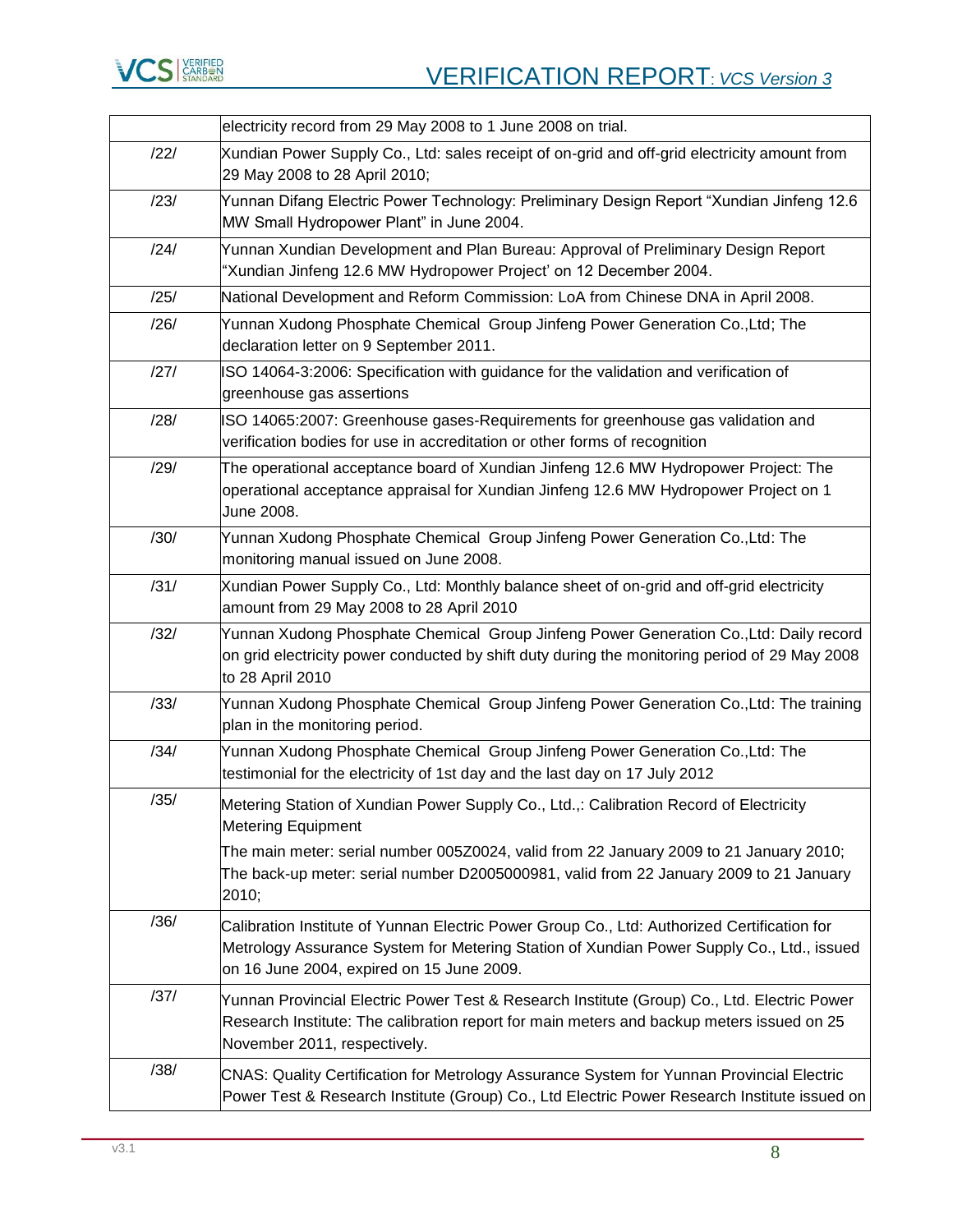

|      | 28 April 2011, valid to 27 April 2014, CNAS L3356.                                                                                               |
|------|--------------------------------------------------------------------------------------------------------------------------------------------------|
| /39/ | Xundian Power Supply Co., Ltd: The meters replacement record on 18 December 2010 and<br>further clarification on replaced meters on 14 May 2012. |
| /40/ | Technical administrative code of DL/T448-2000 of P.R.China                                                                                       |

#### <span id="page-8-0"></span>**Interviews**

On 14 September 2011, the Verification Team of TÜV Rheinland has performed personal interviews with representatives of the project owner and local authorities at Xundian County, Yunnan Province, P.R.China. The main topics of the interviews were:

- Project's implementation
- Project management
- GHG program for the project

|      | Date              | Name                                  | Organization                                                                             | Topic                                                                                                                                                                                                                                                                                                                                           |
|------|-------------------|---------------------------------------|------------------------------------------------------------------------------------------|-------------------------------------------------------------------------------------------------------------------------------------------------------------------------------------------------------------------------------------------------------------------------------------------------------------------------------------------------|
| /i/  | 14 September 2011 | Mr. Zhao<br>Dongdong<br>Mr. Li Jiping | Yunnan Xudong<br><b>Phosphate Chemical</b><br>Group Jinfeng Power<br>Generation Co., Ltd | - Project implementation against<br>the description in the registered<br>PDD;<br>- Personal training for project<br>operation and monitoring;<br>- Daily monitoring recording;<br>- Monthly monitoring recording;<br>- Monitoring structure;<br>- Reporting process;<br>- Monitoring data archive;<br>- Calibration of the monitoring<br>meters |
| /ii/ | 14 September 2011 | Mr. Zhang Ning                        | Yunnan Xudong<br><b>Phosphate Chemical</b><br>Group Jinfeng Power<br>Generation Co., Ltd | - Project's implementation<br>- VER calculation<br>- MR discussion                                                                                                                                                                                                                                                                              |

#### **Site Inspection**

The verification team performed the site visit from 13 September 2011 to 15 September 2011, the project implementation, project management and the project location was confirmed on site visit.

#### **Resolution of Any Material Discrepancy**

The objective of this phase of the validation is to resolve any outstanding issues which need be clarified prior to TÜV Rheinland's positive conclusion on the project design.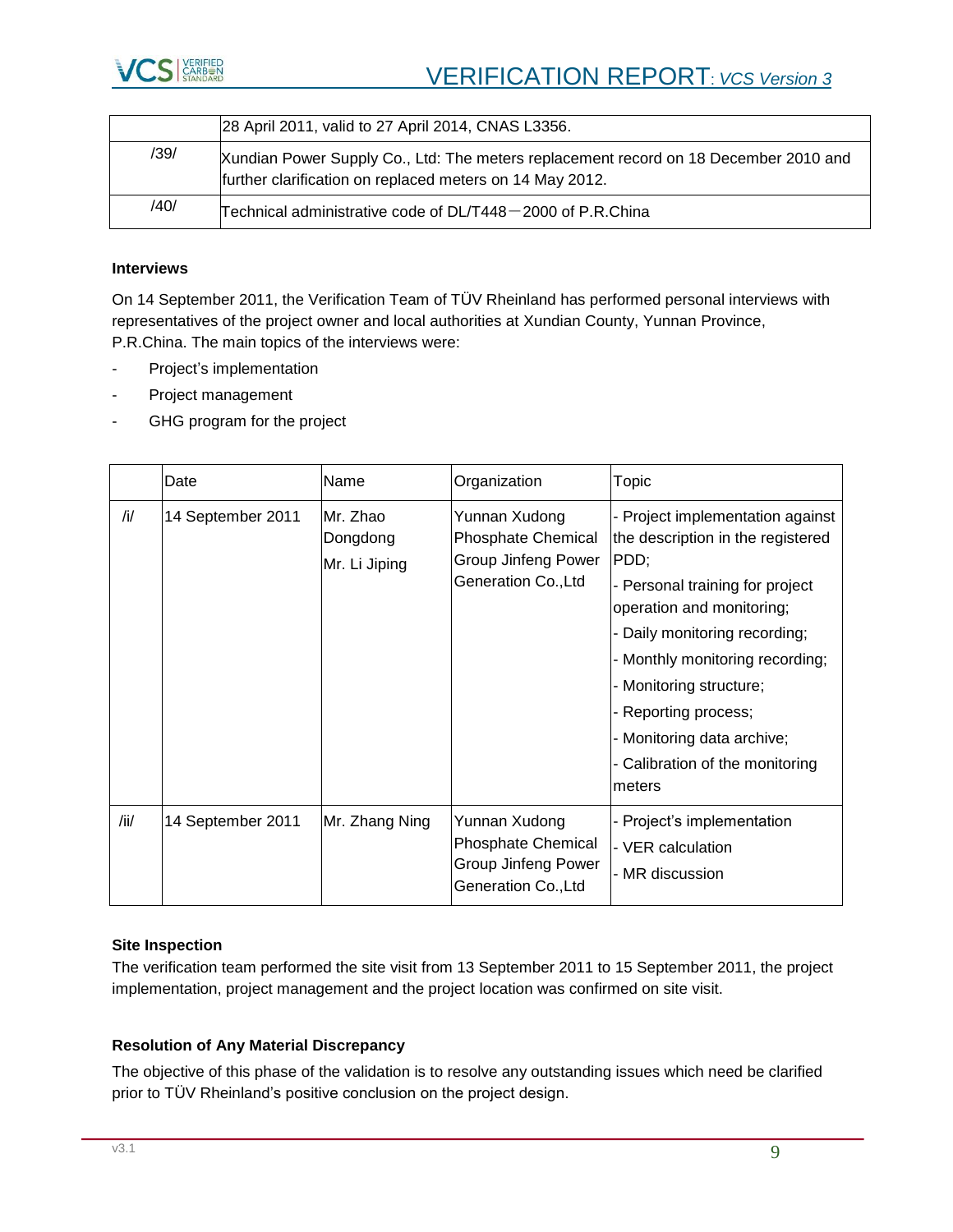

Findings established during the validation can either be seen as a non-fulfilment of VCS criteria or where a risk to the fulfilment of project objectives is identified. Corrective action requests (CAR) are issued, where:

- i) mistakes have been made with a direct influence on project results;
- ii) VCS and/or methodology specific requirements have not been met; or
- iii) there is a risk that the project would not be accepted as a VCS project or that emission reductions will not be certified.

A request for clarification (CL) may be used where additional information is needed to fully clarify an issue.

# <span id="page-9-0"></span>**2.2 Validation Findings**

# <span id="page-9-1"></span>**2.2.1 Gap Validation**

As the project has been validated under the CDM, a further validation shall be completed for cover page, sections 1.2, 1.3, 1.5, 1.6, 1.7, 1.9, 1.10, 1.12.1, 1.12.2, 1.12.3, 1.12.4 and 1.13 of the VCS Project Description Template within the verification report based on VCS version 3 [/10/.](#page-6-0)

Cover Page:

Clarification: The project owner [Yunnan Xudong Phosphate Chemical Group Jinfeng Power](#page-0-0)  [Generation Co.,Ltd](#page-0-0) developed the VCS project, which has been identified in additional project description version [06](#page-1-4) dated [21 August 2012.](#page-1-5) The verification team verified the registered PDD under UNFCCC [version 2.1, 17 August 2009](#page-5-4) and confirm that the information in cover page of addition project description [06](#page-1-4) dated [21 August 2012](#page-1-5) is consistent.

#### Section 1.2: Sectoral Scope and Project Type

Clarification: Based on the registered PDD [version 2.1, 17 August 2009](#page-5-4) and FSR, referenced with the sectoral scope covers Energy (renewable/non-renewable) based on the identification of VCS sectoral scope<http://www.v-c-s.org/how-it-works/policy-areas-sectors> . the sectoral scope is: Energy Industries (renewable/non-renewable sources); Project Type: Renewable energy project. The project is not a grouped project based on interview with project owner and PD.

#### Section 1.3: Project Proponent

Clarification: Verified the registered PDD and business licence, the verification team could confirm that the project proponent was project owner [Yunnan Xudong Phosphate Chemical](#page-0-0)  [Group Jinfeng Power Generation Co.,Ltd,](#page-0-0) as indicated in identified in project description.

#### Section 1.5: Project Start Date

Clarification: According to the final acceptance report [/20/](#page-6-1) and the trial electricity record [/21/,](#page-6-2) the project was operated from 29 May 2008 to 1 June 2008 on trial, and then was operated in normal after that. Therefore, the project operational date 29 May 2008 was the date on which the project began GHG emission reductions or removals and was identified as the project start date, which is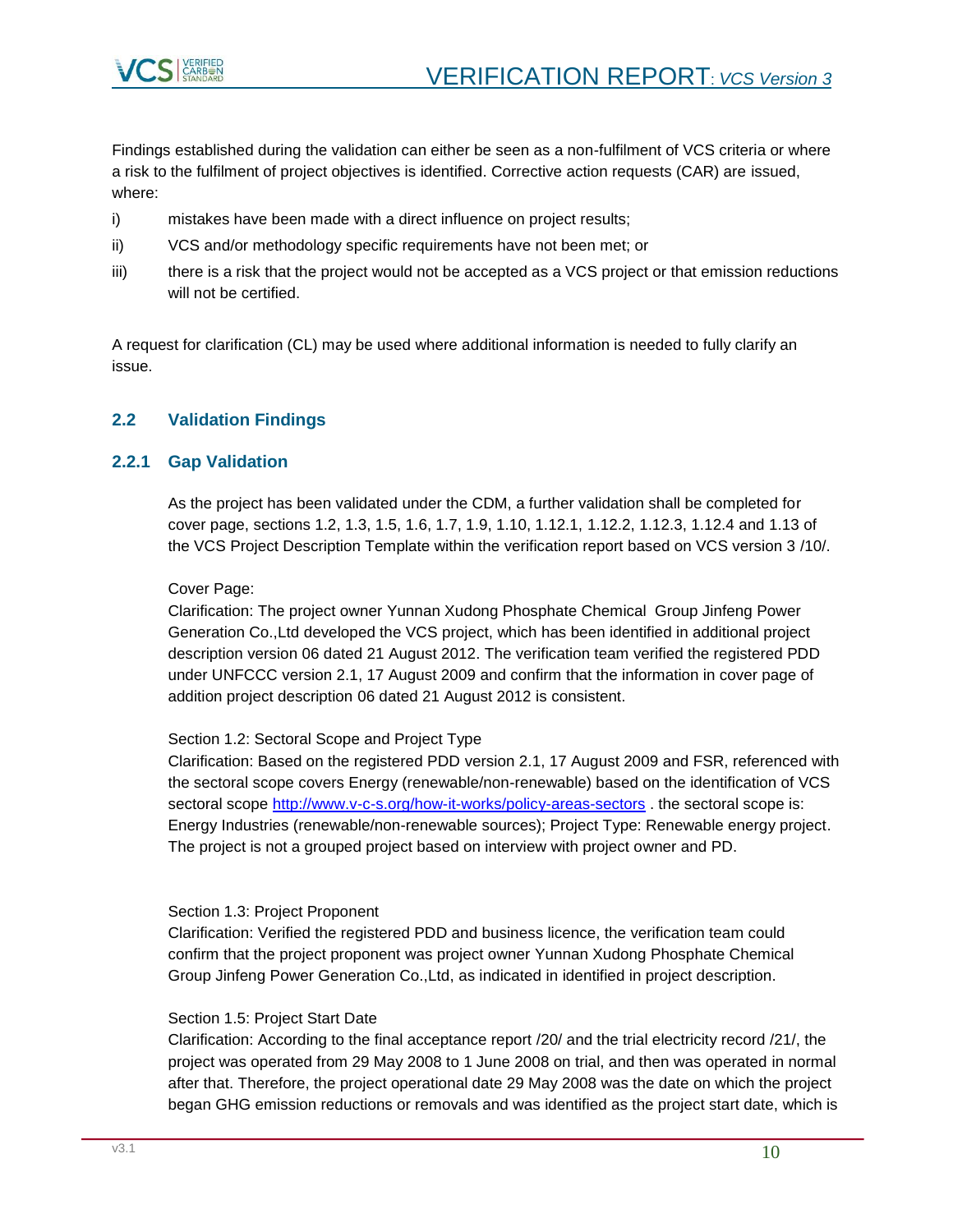

in line with VCS Standard Version 3.2. The validation with CDM program was registered on [29](#page-1-1)  [April 2010,](#page-1-1) which complies with VCS process that the validation was completed within two years of the project start date.

#### Section 1.6: Project Crediting Period

Clarification: The project was registered as CDM project on 29 April 2010, and the crediting period as CDM project was a seven year twice renewable project and the the first crediting period is from 29 April 2010 to 28 April 2017. The emission reduction in the CDM crediting period is not eligible for VCU issuance. Therefore, the project crediting period for VCS was identified from the date of commissioning [29 May 2008 to 28 April 2010,](#page-1-0) which is the emission reduction prior to CER credit, and to be consistent with VCS standard [/10/.](#page-6-0)

Section 1.7: Project Scale and Estimated GHG Emission Reductions or Removals Clarification: The verification team checked the registered PDD [/5/](#page-6-3) and CER spreadsheet [/8/;](#page-6-4) the net electricity generated, with a total estimated annual volume of 48,334 MWh, will be supplied to the South China Power grid, the emission factor is 0.8433tCO2e/MWh. The total estimated emission reduction in the monitoring period (700days) is 78,170tCO2e, the annual ER is 40,760tCO2e. The verification team has verified the estimated ER calculation [/8/,](#page-6-4) and confirmed it is consistent with the calculation in the registered PDD. Based on the estimated ER, the annual GHG emission reduction is less than 1,000,000 tCO<sub>2</sub>e per year, hence, the project is categorized as projects.

#### Section 1.9: Project Location

The project location identified in additional project description was in line with the registered PDD, also the verification team was confirmed with on-site inspection.

#### Section 1.10: Conditions Prior to Project Initiation

According to the registered PDD [/5/](#page-6-3) and validation opinion by TÜV SÜD Industrie Service GmbH [/6/,](#page-6-5) the conditions prior to project initiation is the same as baseline scenario, which is South China Power Grid (SCPG) providing the same electricity services as the Project. Therefore, the verification team confirms that the project has not been implemented to generate GHG emissions for the purpose of their subsequent reduction.

#### Section 1.12.1: Proof of Title

The letter of approval issued by the national development & reform commission of P.R. Chin[a/19/](#page-6-6) was checked and found that the [Yunnan Xudong Phosphate Chemical Group Jinfeng Power](#page-0-0)  [Generation Co.,Ltd](#page-0-0) is authorized to carry out the project activity. Further, the business license of [Yunnan Xudong Phosphate Chemical Group Jinfeng Power Generation Co.,Ltd](#page-0-0) officially issued by the Administration for Industry and Commerce of Yunnan [/18/](#page-6-7) was checked to confirm its ownership of the project.

Section 1.12.2: Emissions Trading Programs and Other Binding Limits Clarification: Via UNFCCC website, the project was registered as CDM project activity with UNFCCC Ref. No. 3023, indicating the renewable crediting period of 3x7 years starting from 29 April 2010, thus the net GHG emission reductions generated from the reporting period from [29](#page-1-0)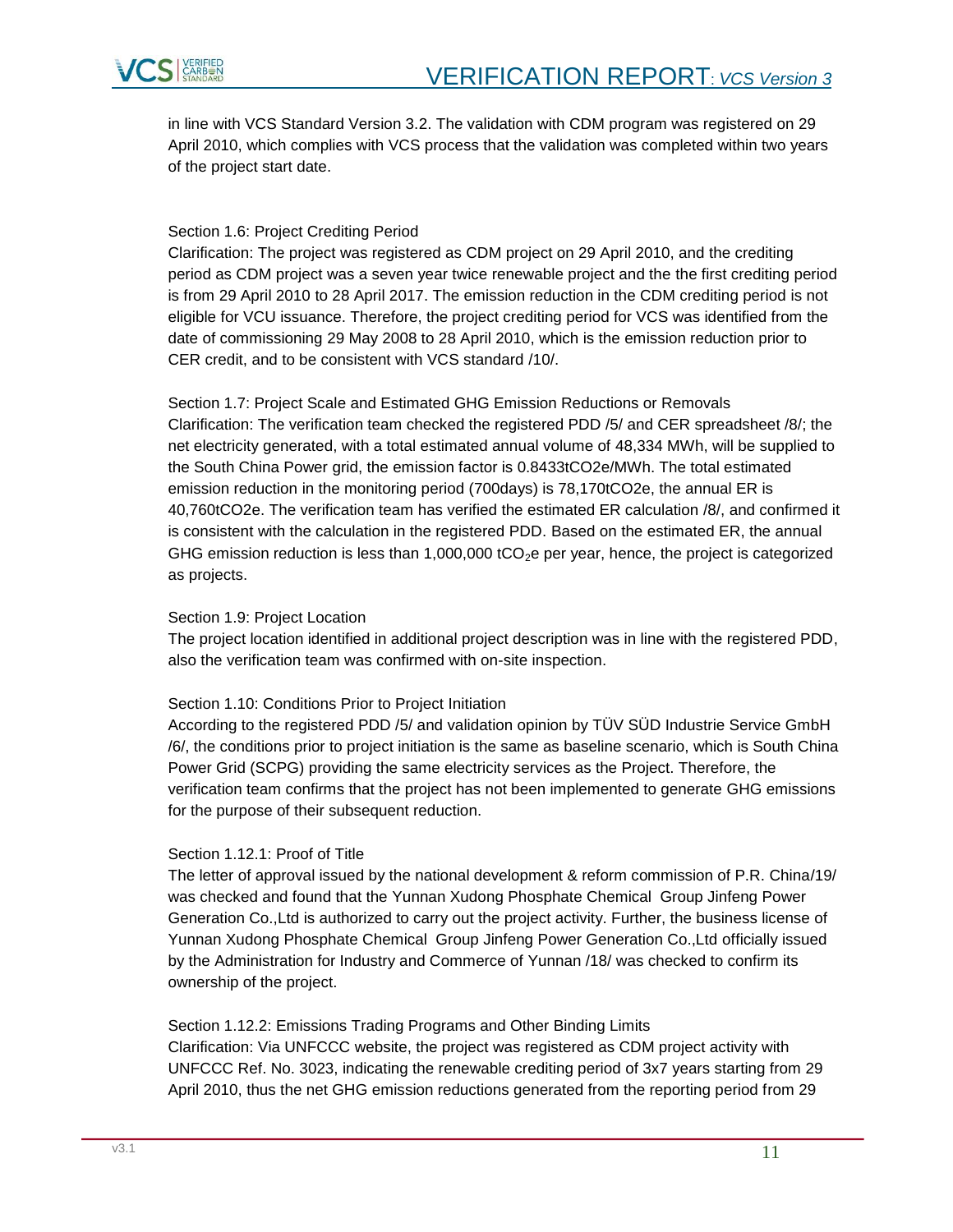

[May 2008 to 28 April 2010](#page-1-0) will not be used for compliance with the CDM trading program or to meet binding limits on GHG emissions other VCS. The proposed project is not included in an emission trading program, and does not take place in a jurisdiction or sector in which binding limits are established on GHG emissions. The declaration letter from the project owner has been confirmed [/26/.](#page-7-0)

Section 1.12.3: Participation under Other GHG Programs

The project was registered as a CDM project on 29 April 2010, however, the emission reduction claimed as VCU is from [29 May 2008 to 28 April 2010,](#page-1-0) which is prior to the registration date under UNFCCC, therefore, the GHG emission reductions during the monitoring period can be considered not to be claimed credit under the approved CDM program. The declaration letter from the project owner has been obtained [/26/.](#page-7-0) It has been confirmed that the project owner will not apply for other VERs. CDM validation was completed within two years of the project start date (see section 1.5), the gap validation was undertaken within the proposed report

Section 1.12.4: Other forms of Environmental Credits

The declaration letter from the project owner has been obtained [/26/.](#page-7-0) It has been confirmed that the project owner neither has nor intends to generate any other form of GHG-related environmental credit.

Section 1.13: Additional Information Relevant to the Project Eligibility Criteria The proposed project is not a grouped project, the eligibility criteria is not applicable.

Leakage Management

According to the methodology [AMS-I.D.v](#page-5-2)ersion 13 and the registered PDD, there is no leakage involved in the project.

Commercially Sensitive Information

The verification team has not found any commercially sensitive information excluded from the public version of the project description on site visit.

Further Information

The verification team has not found other information exclude the information mentioned in the registered validation report [/6/](#page-6-5) as CDM project and this report.

#### <span id="page-11-0"></span>**2.2.2 Methodology Deviations**

Not applicable

#### <span id="page-11-1"></span>**2.2.3 New Project Activity Instances**

Not applicable.

# <span id="page-11-2"></span>**2.3 Validation Conclusion**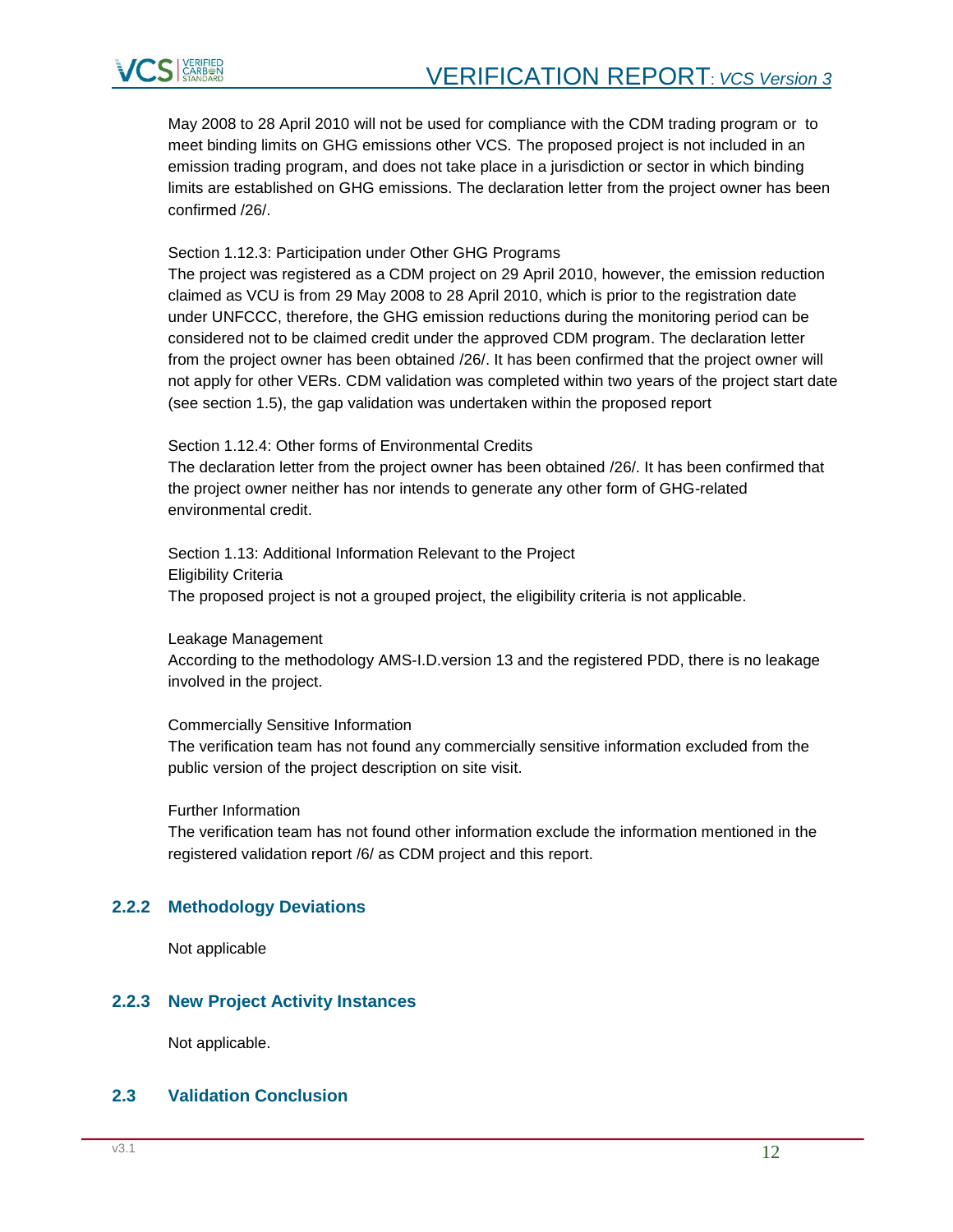

In summary, the project was registered on [29 April 2010](#page-1-1) under UNFCCC reference number [\(3023\)](#page-5-5). The project design, its eligibility as CDM project activity and the correct application of the CDM approved baseline and monitoring methodology [AMS-I.D.,](#page-5-2) [version 13](#page-5-3) was already validated by TÜV SÜD Industrie Service GmbH. The validation opinion by TÜV SÜD Industrie Service GmbH is that the [Xundian Jinfeng](#page-0-1)  [12.6 MW Hydropower Project](#page-0-1) as described in the PDD of [version 2.1, 17 August 2009](#page-5-4) meets all relevant UNFCCC, CDM criteria and all relevant host country criteria.

The project correctly applies methodology [AMS-I.D.version 13.](#page-5-2) Based on the validation opinion of DOE TÜV SÜD Industrie Service GmbH and also based on the registration of the project as a CDM project activity by CDM EB/UNFCCC, the verification team assumes that the project design as documented is sound, reasonable and meets the relevant UNFCCC and host Party criteria.

Furthermore, it is Verification team's opinion that the [Xundian Jinfeng 12.6 MW Hydropower Project](#page-0-1) in Yunnan Province as described in the PD version [06,](#page-1-4) [21 August 2012,](#page-1-5) meets additional requirement under VCS version 3 rules.

# <span id="page-12-0"></span>**3 VERIFICATION PROCESS**

#### <span id="page-12-1"></span>**3.1 Method and Criteria**

The verification team has focused on the identification of significant reporting risks and verifying the mitigation measures for these based on the recommendations in the VCS version 3 program documents [/10/,](#page-6-0) and/or ISO 14064-3:2006 [/27/](#page-7-1) and ISO 14065:2007 [/28/.](#page-7-2)

#### <span id="page-12-2"></span>**3.2 Document Review**

The verification consists of the following three phases:

- 1. Desk review of the monitoring plan, monitoring report, project design document and other relevant documents;
- 2. On-site visit (including follow-up interviews with project stakeholders, when deemed necessary);
- 3. Resolution of outstanding issues and the issuance of the final Verification report and Certification statement.

The following sections outline each step in more detail.

#### **Desk Review:**

The Table 2 outlines the documentation reviewed during the verification.

#### <span id="page-12-3"></span>**3.3 Interviews**

From 14 September 2011 to 16 September 2011, the Verification Team of TÜV Rheinland has performed personal interviews with representatives of the project owner and local authorities at Julongge Villa, Luoman Hotspring Hotel, Dianchi Street, Kunming City, Yunnan Province. The main topics of the interviews were: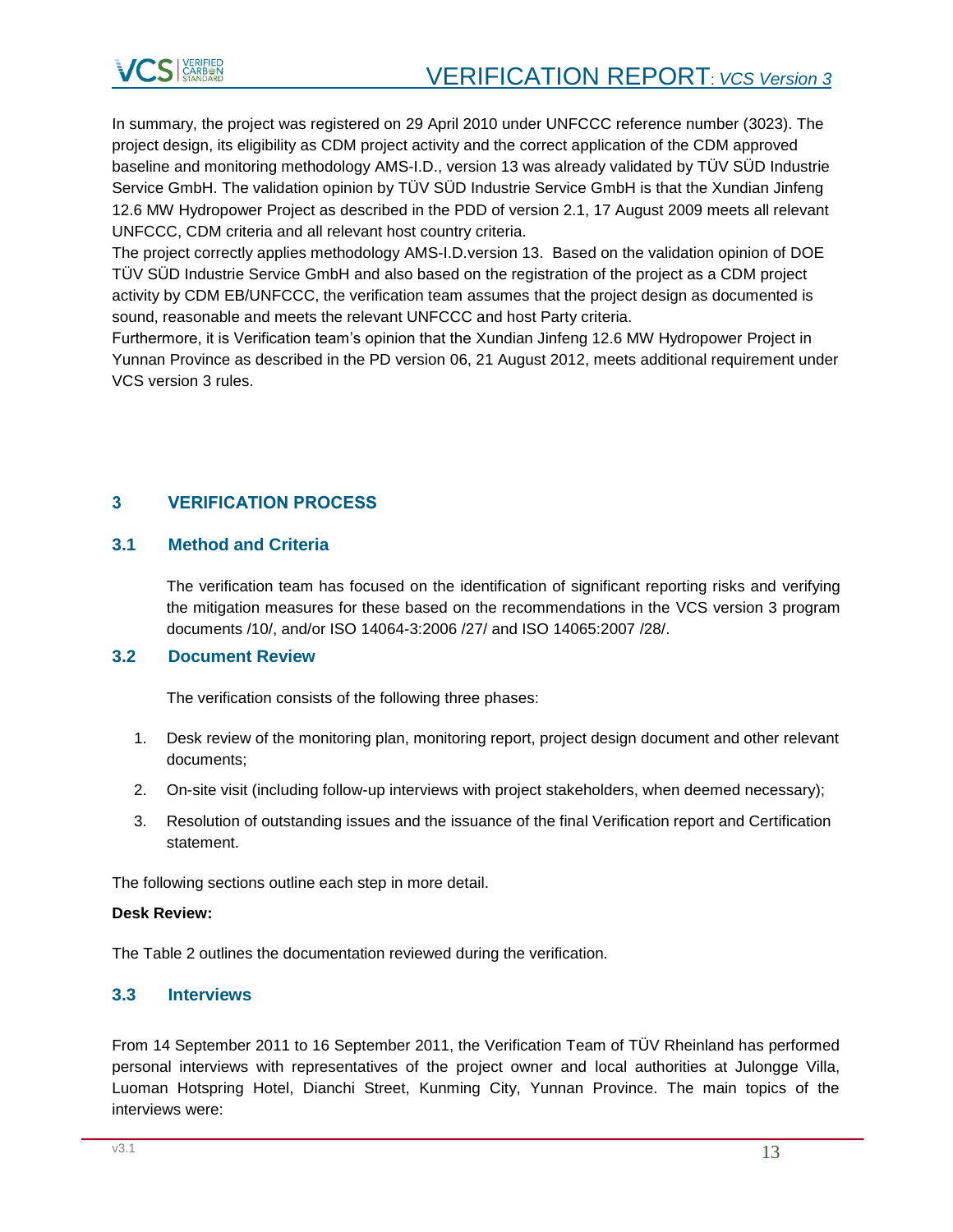

|        | Date                 | Name                                   | Organization                                          | Topic                                                                                                                                                                                                                                                           |
|--------|----------------------|----------------------------------------|-------------------------------------------------------|-----------------------------------------------------------------------------------------------------------------------------------------------------------------------------------------------------------------------------------------------------------------|
| /i/.   | 14 September<br>2011 | Mr.Li Jiping/ General<br>Manager       | Xundian Jinfeng 12.6<br>MW Hydropower<br>Project      | - Project implementation<br>against the description in<br>the registered PDD;<br>- Personal training for<br>project operation and<br>monitoring                                                                                                                 |
| /ii/.  | 14 September<br>2011 | Mr. Zhao<br>Dongdong/Station<br>Master | Xundian Jinfeng 12.6<br>MW Hydropower<br>Project      | - Daily monitoring<br>recording<br>- Monthly monitoring<br>recording<br>- Monitoring structure<br>Reporting process<br>Monitoring data archive<br>$\overline{\phantom{0}}$<br>- Calibration of the<br>monitoring meter<br>- Position of the<br>monitoring meter |
| /iii/. | 14 September<br>2011 | Mr. Zhang Ning                         | Beijing Reachble<br>Management<br>Consulting Co., Ltd | Discussion in monitoring<br>report                                                                                                                                                                                                                              |

# <span id="page-13-0"></span>**3.4 Site Inspections**

From 14 September 2011 to 16 September 2011, the Verification Team of TÜV Rheinland has performed site inspections to the project location. On site visit, the following inspection was performed:

- Project's implementation
- Project monitoring structure
- Project monitoring implementation
- Monitoring equipments installation and calibration
- Monitoring data archive

# <span id="page-13-1"></span>**3.5 Resolution of Any Material Discrepancy**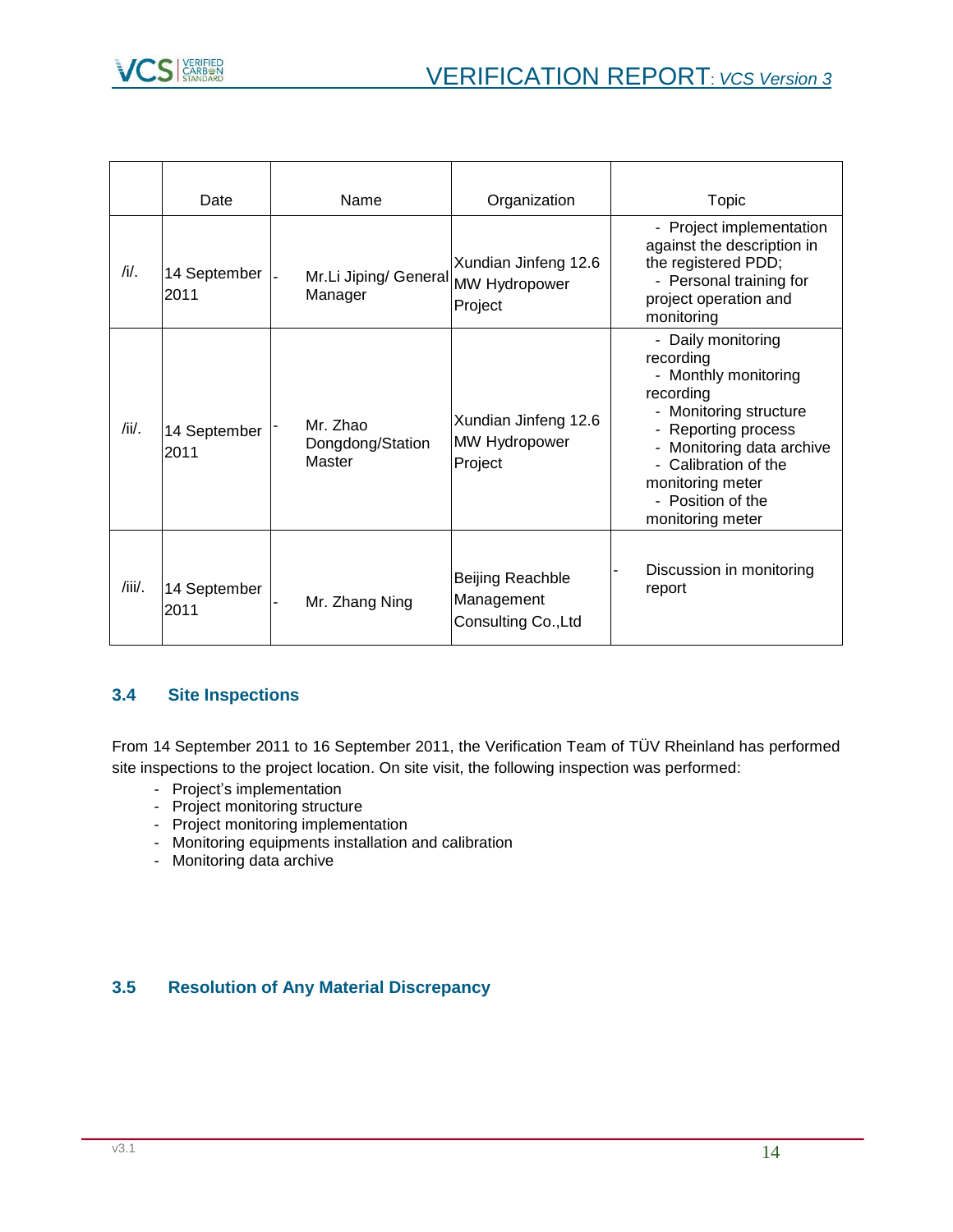

| List of Requests for Corrective Action (CAR) and Clarification (CL)                                                                                                                                                                                                                                                                                                                                                                                                                                                                                                                                                                                                                                                                                                                                                                                                              |                                                                                                                                                                                                                                                                                                                                                                                                                                                                                                                                                                                                                                                                                                                                                                                                                                 |                                                                                                                                                                                                                                                                                                                                                                                                                                                                                                                                                                                                                                                                                                                                                                                                                                                                                                                                                                                                                                                                                                                                                                                    |  |  |  |
|----------------------------------------------------------------------------------------------------------------------------------------------------------------------------------------------------------------------------------------------------------------------------------------------------------------------------------------------------------------------------------------------------------------------------------------------------------------------------------------------------------------------------------------------------------------------------------------------------------------------------------------------------------------------------------------------------------------------------------------------------------------------------------------------------------------------------------------------------------------------------------|---------------------------------------------------------------------------------------------------------------------------------------------------------------------------------------------------------------------------------------------------------------------------------------------------------------------------------------------------------------------------------------------------------------------------------------------------------------------------------------------------------------------------------------------------------------------------------------------------------------------------------------------------------------------------------------------------------------------------------------------------------------------------------------------------------------------------------|------------------------------------------------------------------------------------------------------------------------------------------------------------------------------------------------------------------------------------------------------------------------------------------------------------------------------------------------------------------------------------------------------------------------------------------------------------------------------------------------------------------------------------------------------------------------------------------------------------------------------------------------------------------------------------------------------------------------------------------------------------------------------------------------------------------------------------------------------------------------------------------------------------------------------------------------------------------------------------------------------------------------------------------------------------------------------------------------------------------------------------------------------------------------------------|--|--|--|
| Observation                                                                                                                                                                                                                                                                                                                                                                                                                                                                                                                                                                                                                                                                                                                                                                                                                                                                      | Summary of project<br>owner response                                                                                                                                                                                                                                                                                                                                                                                                                                                                                                                                                                                                                                                                                                                                                                                            | Verification team conclusion                                                                                                                                                                                                                                                                                                                                                                                                                                                                                                                                                                                                                                                                                                                                                                                                                                                                                                                                                                                                                                                                                                                                                       |  |  |  |
| CAR <sub>1</sub><br>Refer to the<br>calibration<br>of<br>monitoring meters, the following<br>issues need to be further<br>justified:<br>1. The serial number of the main<br>meter (93021500) addressed in<br>MR is inconsistent with the<br>calibration report, please justify<br>the main meter used during the<br>monitoring period from 29 May<br>2008<br>April<br>to<br>28<br>2010.<br>2. The accuracy for the back up<br>meter with<br>serial<br>number<br>D2005000981<br>in<br>MR.<br>is<br>inconsistent with the calibration<br>report, please further justify it;<br>3. The calibration date for the<br>back up meter with<br>serial<br>number 20100050006 in MR is<br>inconsistent with the calibration<br>report, please further justify it.<br>4. The calibration valid period for<br>the main and backup meter<br>should be coved in the total<br>monitoring period. | 1. That's a typo, the<br>actual serial number of<br>main<br>the<br>meter<br>is<br>"005Z0024"<br>not<br>"93021500".<br>2. The actual accuracy<br>for the backup meter<br>with<br>serial<br>number<br>D2005000981 is "0.5"<br>not "0.5s", it doesn't<br>$+0.5%$ .<br>exceed<br>3. The Backup meter<br>serial<br>with<br>number<br>20100050006 is used<br>to replace the meter<br>with D2005000981 at<br>18/12/2010. That is out<br>of the monitoring period<br>of<br>this<br>project.<br>the<br>4.<br><b>Because</b><br>qualification certificate<br>of calibration entity was<br>invalid<br>after<br>15/06/2009, and they<br>could not provide us<br>certification<br>0f<br>the<br>calibration after that,<br>the PO asked a new<br>entity to calibrate the<br>meters<br>later.<br>The<br>calibration<br>has<br>been<br>delayed. | OK.<br>The verification team has<br>verified<br>the<br>updated<br>monitoring report 07 dated 21<br>August 2012, the replaced<br>record and the calibration<br>report, and then confirmed<br>that:<br>1. The actual serial number of<br>the<br>main<br>meter<br>is<br>"005Z0024",<br>which<br>is<br>addressed in<br>updated<br>monitoring report;<br>2. According to the calibration<br>report, the accuracy for the<br>backup meter with<br>serial<br>number 2005000981 is 0.5,<br>which is consistent<br>with<br>registered PDD;<br>3. According to the replaced<br>record, the back up meter<br>with<br>serial<br>number<br>20100050006 was is used to<br>replace<br>the<br>with<br>meter<br>D2005000981<br>18<br>on<br>December 2010, hence, the<br>verification<br>could<br>team<br>confirm that the electricity<br>meter with serial number<br>20100050006<br>was<br>not<br>involved in the monitoring<br>period.<br>4. The verification team has<br>verified<br>the<br>delayed<br>calibration<br>and<br>report,<br>confirm<br>that<br>the<br>ER<br>calculation<br>was<br>calculated<br>Guidelines for<br>based on<br>Assessment Compliance with<br>the Calibration Frequency |  |  |  |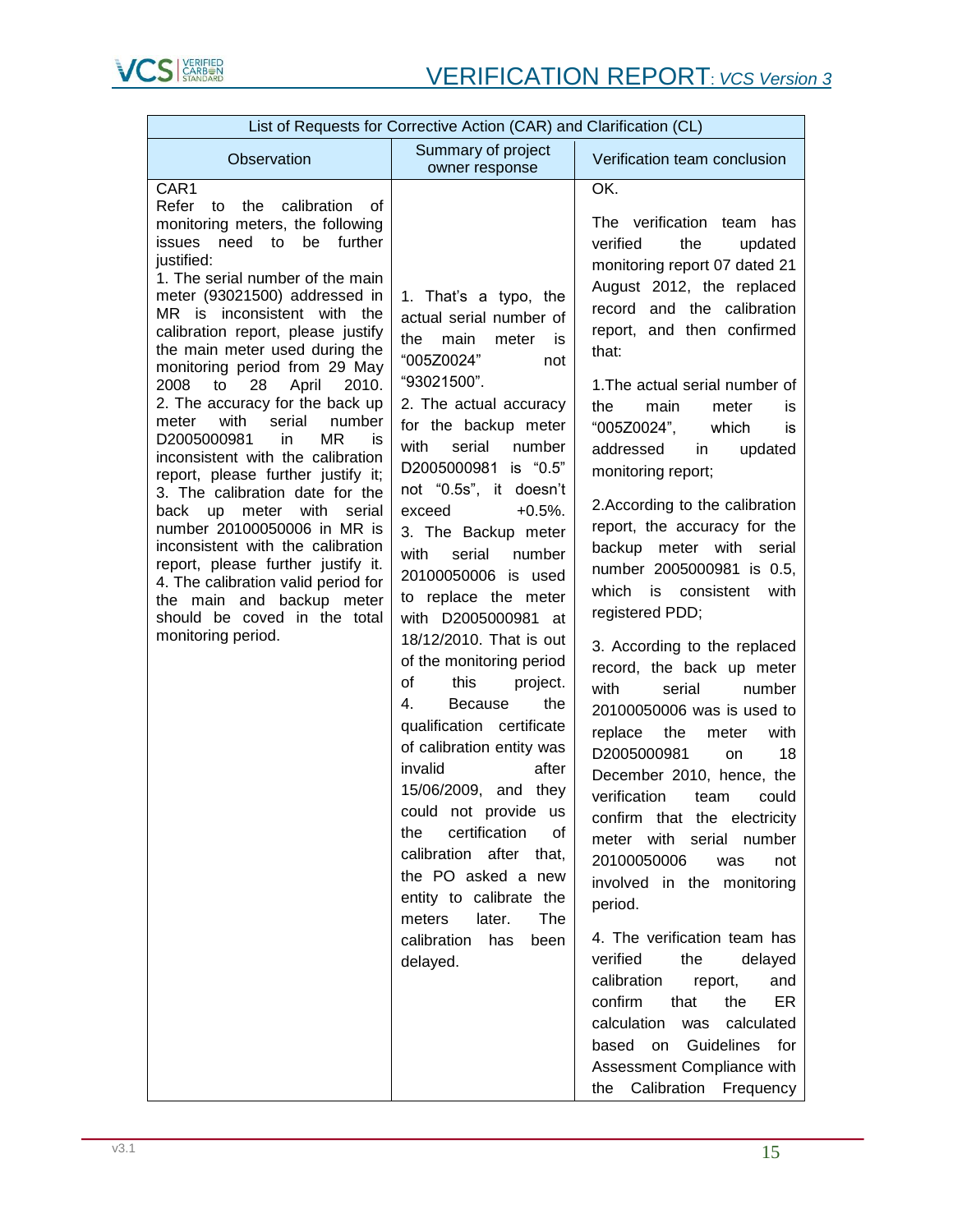

|                                                                                                                                                                                                                                                                       |                                                                                                                                                                                                                                                                                                                                                                                                                                                                                                                                                                                                          | Requirements, which is more<br>conservative.                                                                                                                                                                                                                                                                                                                                                                                                                                                                                                                                                                                                         |
|-----------------------------------------------------------------------------------------------------------------------------------------------------------------------------------------------------------------------------------------------------------------------|----------------------------------------------------------------------------------------------------------------------------------------------------------------------------------------------------------------------------------------------------------------------------------------------------------------------------------------------------------------------------------------------------------------------------------------------------------------------------------------------------------------------------------------------------------------------------------------------------------|------------------------------------------------------------------------------------------------------------------------------------------------------------------------------------------------------------------------------------------------------------------------------------------------------------------------------------------------------------------------------------------------------------------------------------------------------------------------------------------------------------------------------------------------------------------------------------------------------------------------------------------------------|
|                                                                                                                                                                                                                                                                       |                                                                                                                                                                                                                                                                                                                                                                                                                                                                                                                                                                                                          | Therefore, the CAR was<br>closed.                                                                                                                                                                                                                                                                                                                                                                                                                                                                                                                                                                                                                    |
| CAR <sub>2</sub><br>According to ER spreadsheet,<br>the meter recording time set at<br>8:00 AM dated 20 of each<br>month, please clarify how to<br>assess the electricity imported<br>and exported before 8:00AM of<br>first day and after 8:00AM of the<br>last day. | According<br>the<br>to<br>statement<br>from<br>Xundian Power Supply,<br>the meter records at<br>0:00 AM of 29/05/2008<br>and 29/04/2010 were<br>confirmed.                                                                                                                                                                                                                                                                                                                                                                                                                                               | OK.<br>The verification team verified<br>testimonial<br>for<br>the<br>the<br>electricity of the 1st day and<br>last day issued by<br>the<br>Xundian Power Supply Co.,<br>Ltd /34/, and confirm that the<br>reading for the electricity<br>meter at 0:00 on 29 May<br>2008 and the reading for the<br>electricity meter at 24:00 on<br>28<br>April<br>2010.<br>The<br>verification<br>confirms<br>team<br>that the calculation is credible<br>and reasonable.                                                                                                                                                                                         |
|                                                                                                                                                                                                                                                                       |                                                                                                                                                                                                                                                                                                                                                                                                                                                                                                                                                                                                          | Therefore,<br>the CAR<br>was<br>closed.                                                                                                                                                                                                                                                                                                                                                                                                                                                                                                                                                                                                              |
| CL <sub>1</sub><br>The qualification certificate of<br>calibration<br>entity<br>should<br>be<br>provided to justify the calibration<br>entity authority.                                                                                                              | <b>Because</b><br>the<br>certification<br>the<br>οf<br>calibration<br>Xundian<br>Power Supply could not<br>provide<br>the<br><b>us</b><br>certification<br>after<br>15/06/2009,<br>PO.<br>the<br>asked a new entity to<br>calibrate the meters<br>The calibration<br>later.<br>delayed.<br>has<br>been<br>That's not compliance<br>with the requirements<br>calibration<br>οf<br>the<br>However,<br>frequency.<br>according to the section<br>B.4 of the "guidelines"<br>accessing<br>for<br>compliance<br>with<br>the<br>calibration<br>frequency<br>requirements"<br>(EB52,<br>Annex60). If it doesn't | OK.<br>The verification team<br>verified the calibration report<br>issued by Metering Station of<br>Xundian Power Supply Co.,<br>Ltd /35/, however, there is no<br>authorized<br>calibration<br>certificate<br>for<br>Metering<br>Station of Xundian Power<br>Supply<br>Co.,<br>Ltd,<br>the<br>calibration<br>conducted<br>by<br>Metering Station of Xundian<br>Power<br>Supply Co.,<br>Ltd<br>justified<br>cannot<br>be<br>as<br>credible;<br>Therefore,<br>$\sim 100$<br>an<br>authorised<br>entity<br>Yunnan<br>Provincial<br>Electric<br>Power<br>Test & Research<br>Institute<br>(Group) Co., Ltd<br>Electric<br>Power<br>Research<br>Institute |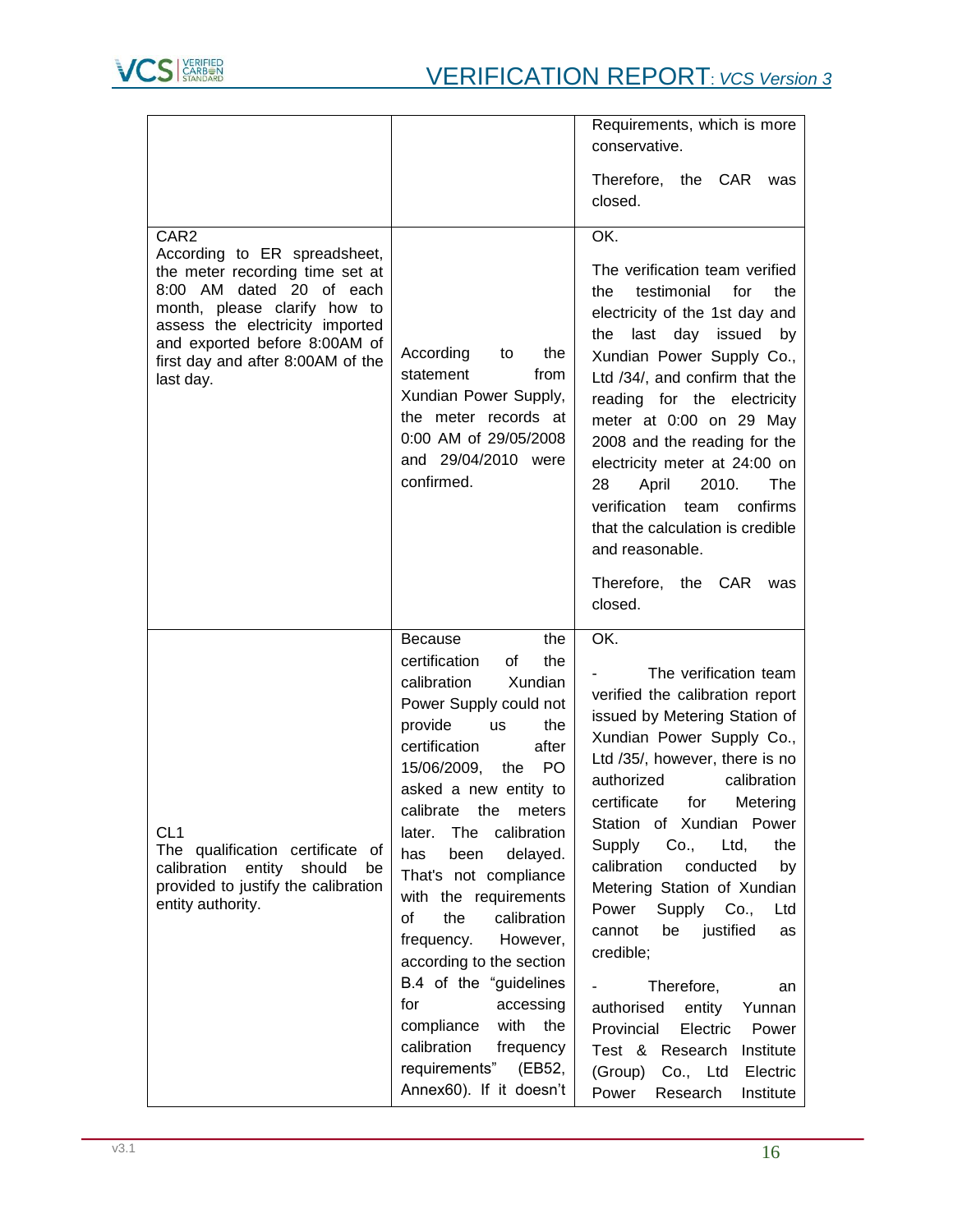

| show any errors in the     | conducted<br>the<br>was                |
|----------------------------|----------------------------------------|
| measuring equipment        | 25<br>calibration<br>again<br>on       |
| (It shows the meters       | November<br>2011,                      |
| are qualified in the       | respectively, the verification         |
| calibration report), the   | verified<br>has<br>the<br>team         |
| maximum permissible        | calibration report /37/ and            |
| error of the meters can    | authorized<br>calibration              |
| applied to<br>the<br>be    | of<br>certificate<br>Yunnan            |
| measured values for        | Provincial<br>Electric<br>Power        |
| conservative.<br>The       | Test & Research Institute              |
| accuracies of the main     | (Group) Co., Ltd Electric              |
| meter and the backup       | Power Research<br>Institute            |
| meter are 0.2s and 0.5s    | /38/, and confirm that it is           |
| separately.<br>We          | credible;                              |
| consider the accuracy      |                                        |
| 0.5s of backup meter       | Furthermore, due to                    |
| the<br>maximum<br>as       | the results of the delayed             |
| permissible error. It is   | calibration,<br>in accordance          |
| more conservative with     | with<br>Guidelines<br>for              |
| less baseline emissions    | Assessment Compliance with             |
| and do not need to         | the Calibration Frequency              |
| consider<br>the<br>project | Requirements<br>$/15/$ ,<br>a          |
| emissions or leakages      | conservative approach was              |
| of the project since       | adopted in the calculation of          |
| there are no project       | emission<br>reduction                  |
| emissions or leakages.     | (addressed in section 4.3 of           |
| In the new version of      | the report), the verification          |
| the MR and the CER         | team verified the guideline            |
| Calculation Sheet, the     | and the CER spreadsheet,               |
| measured<br>values         | confirms<br>that<br>and<br>it<br>is is |
| supply to the gird(EGy)    | reasonable and conservative.           |
| have been<br>deducted      |                                        |
| 0.5%<br>with<br>and<br>the |                                        |
| values<br>measured         | Therefore,<br>the<br>CL<br>was         |
| the<br>imported from       | closed.                                |
| gird(EGg) have<br>been     |                                        |
| added with 0.5%.           |                                        |
|                            |                                        |
|                            |                                        |

# <span id="page-16-0"></span>**4 VERIFICATION FINDINGS**

# <span id="page-16-1"></span>**4.1 Project Implementation Status**

The project implementation was verified by means of on-site physical inspection, stakeholder's interview and document review, including Monitoring Report [/2/](#page-6-9) , registered PDD [/5/,](#page-6-3) project Validation Report [/6/,](#page-6-5) Grid Access Dispatch Agreement between project owner and Xundian Grid Company [/17/](#page-6-10) as well as the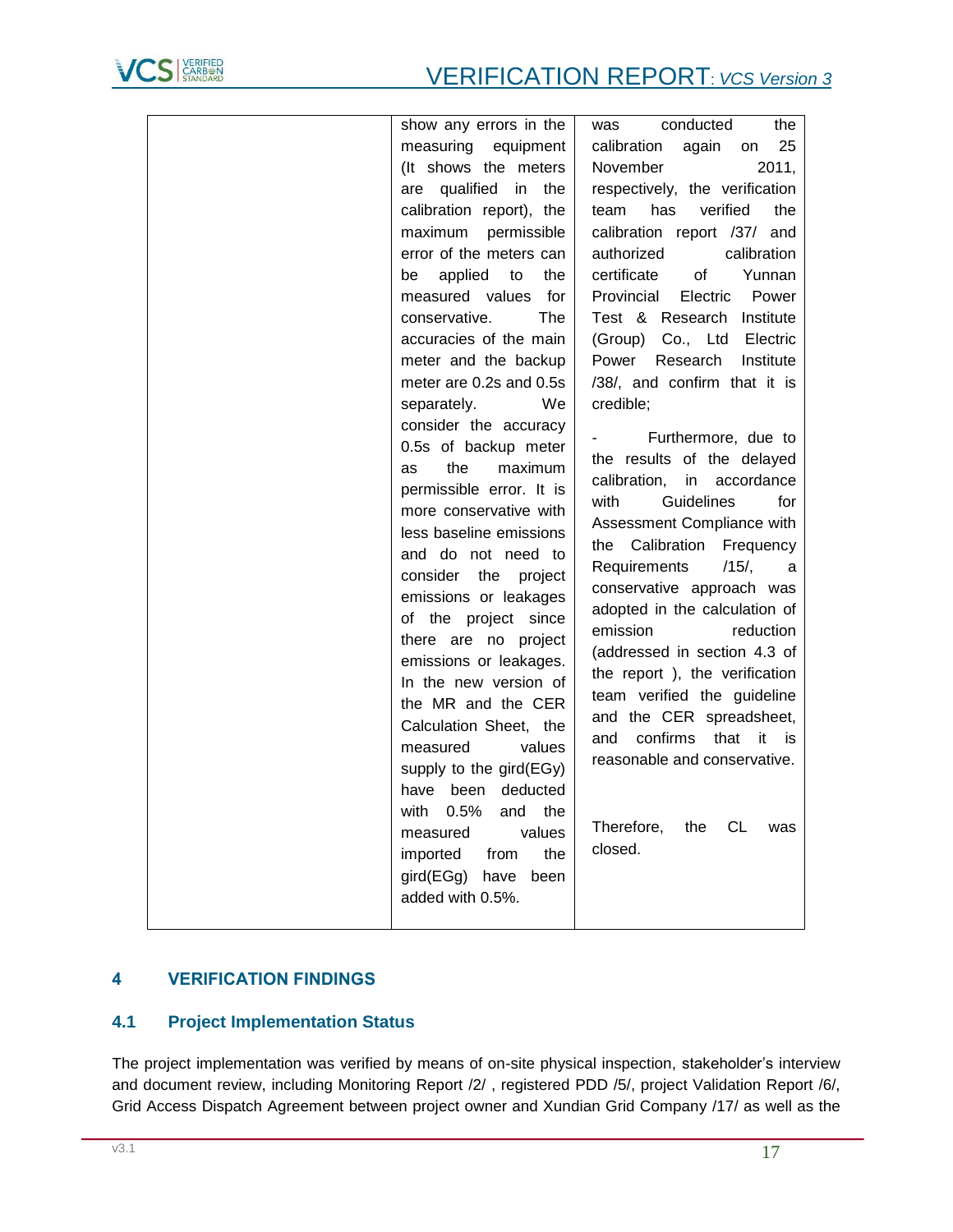

project final acceptance report [/20/.](#page-6-1) The Verification Team of TUV Rheinland was able to confirm that the project implementation is in accordance with the project description contained in the registered PDD [\(version 2.1, 17 August 2009\)](#page-5-4).

The project constitutes only one site and is located in Xundian County, Yunnan Province, People's Republic of China, which has been confirmed by the Verification Team during on site physical inspection. The construction site is in Fengyi Village and Jinyuan Village. The geographical coordinate of the powerhouse are east longitude of 103°06′35′′ and north latitude of 25°52′35′′. Thus the Verification Team confirms the geographic coordinate of the proposed project.

According to the operational acceptance report for the proposed project, the project was implemented and commissioned on 29 May 2008 [/29/,](#page-7-6) the Verification Team was able to confirm that the commercial operational date for the proposed project was identified as 29 May 2008. The monitoring period [29 May](#page-1-0)  [2008 to 28 April 2010](#page-1-0) was identified from the date of commissioning to the project registration date from UNFCCC, which doesn't involve the GHG emission reductions in the applicable project crediting period under UNFCCC. By physical inspection on site and document review, the Verification Team is able to confirm that no overhaul or equipment exchange was happened and no events or situation occurred during this monitoring period.

.All facilities and equipment as described in the PDD have been installed [/2/;](#page-6-9) these included 2 sets of turbines and associated generators with the capacity of 6.3 MW respectively. This has been verified by verification team to be in compliance with registered PDD during on-site visit.

Electricity was generated and supplied to the South China Power Grid (SCG). The generated electricity of 73,982.315MWh was supplied to the grid during the monitored period [29 May 2008 to 28 April 2010.](#page-1-0) The average plant load factor during this monitoring period is 35.0% (73,982.315 MWh / (12.6 MW \* 700 days \* 24 h/day)), which is lower than the expected average plant load factor of 43.8% (48,334 MWh / (12.6MW \* 365 days \* 24 h/day)) indicated in the registered PD[D/5/.](#page-6-3)

The training plan for operating and maintaining the equipment was provided by project owner [/33/.](#page-7-7) During on-site visit, the verification team was able to confirm that these trainings and procedure implementation were appropriate.

Malfunctioning of equipment has been monitored and the relevant replaced record for monitoring meters was provided for cross check.

The project boundary is as defined in the registered PDD [/5/.](#page-6-3)

Hence, it was confirmed by verification team that the project has been implemented in accordance with the design mentioned in the registered PDD [/5/](#page-6-3)

#### **The actual operation of the project activity**

The on-site inspection enables the Verification Team to confirm that the project actual physical implementation is fully consistent with that described in the registered PDD during this monitoring period. The project is a run of river type hydropower plant, with two water turbine generation units. The capacity of each generation unit is 6.3 MW; consequently the project total installation is 12.6 MW. The nameplates information is summarized in below Table:

|  | Equipment | <b>vpe</b> | Consistent with registered PDD? |  |
|--|-----------|------------|---------------------------------|--|
|--|-----------|------------|---------------------------------|--|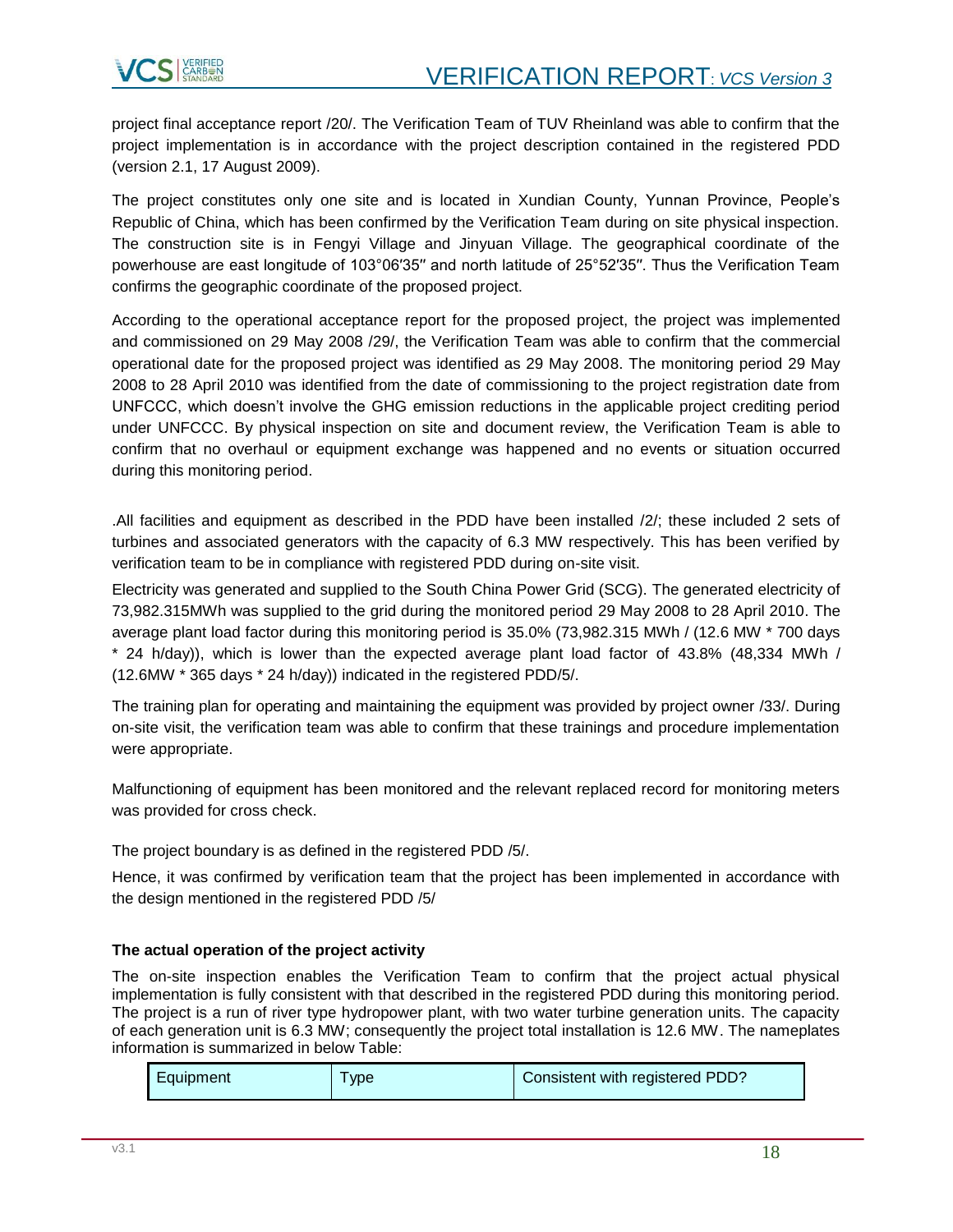

# VERIFICATION REPORT: *VCS Version 3*

| l Water Turbine              | CJA475-W-116/2×11 | <b>Yes</b> | No  |
|------------------------------|-------------------|------------|-----|
| <b>Electricity Generator</b> | SFW6300-8/2150    | Yes        | No. |

By physical on-site inspection, the Verification Team has confirmed that the technical parameters of water turbine and generators are consistent with the registered PDD.

The power generated will be supplied to SCG through the 35kV transformer substation of the Grid Company according to Grid Access Dispatching Agreement between Xundian power Supply Co., Ltd and [Yunnan Xudong Phosphate Chemical Group Jinfeng Power Generation Co.,Ltd.](#page-0-0)

In conclusion, to the Verification Team's opinion, the project has been implemented according to the registered PDD.

#### **Compliance of the monitoring plan with the monitoring methodology**

As per paragraph 203 of VVM version 01.2, the Verification Team of TUV Rheinland was able to confirm that the monitoring plan contained in the registered PDD [\(version 2.1, 17 August 2009\)](#page-5-4) is in accordance with the approved methodology applied by the project activity, i.e. [AMS-I.D.version 13.](#page-5-2)

#### **Compliance of the monitoring with PDD and monitoring plan**

Through the documentation review and on site visit, the Verification Team of TUV Rheinland was able to confirm that the monitoring, including the actual monitoring system, data management, QA&QC has been carried out in accordance with the monitoring plan contained in the registered PDD [\(version 2.1, 17](#page-5-4)  [August 2009\)](#page-5-4).

# <span id="page-18-0"></span>**4.2 Accuracy of GHG Emission Reduction or Removal Calculations**

An information/process flow was included in CDM monitoring manual [/30/](#page-7-8) and registered PDD, where data is transferred between or within systems/spreadsheets; the method of transfer (manual) is reviewed by another staff member where possible.

As stated above, the electricity data was recorded at 08:00 of 20th of each month during this monitoring period. CAR 2 was raised for clarifying how to assess the electricity imported and exported before 8:00AM of first day and after 8:00AM of the last day. The verification team verified the testimonial for the electricity of the 1st day and the last day issued by Xundian Power Supply Co., Ltd [/34/,](#page-7-9) and confirm that the reading for the electricity meter at 0:00 on 29 May 2008 and the reading for the electricity meter at 24:00 on 28 April 2010. The verification team confirms that the calculation is credible and reasonable.

The emission reductions ERy by the project activity during the crediting period is the difference between baseline emissions (BEy), project emissions (PEy) and emissions due to leakage (Ly). The formula is:  $ENy = BEy - PEy - Ly = BEy$ .

1) Baseline emissions (BEy in tCO<sub>2</sub>e) are the product of the baseline emissions factor (EFy in tCO<sub>2</sub>e /MWh) multiply the net electricity supplied by the project activity to the grid (EGy-EGg in MWh).

The baseline emissions factor (EFy in tCO<sub>2</sub>e/MWh) was ex-ante determined from combination by OM and BM. The weights ωOM and ωBM were selected as 0.5 and 0.5 respectively.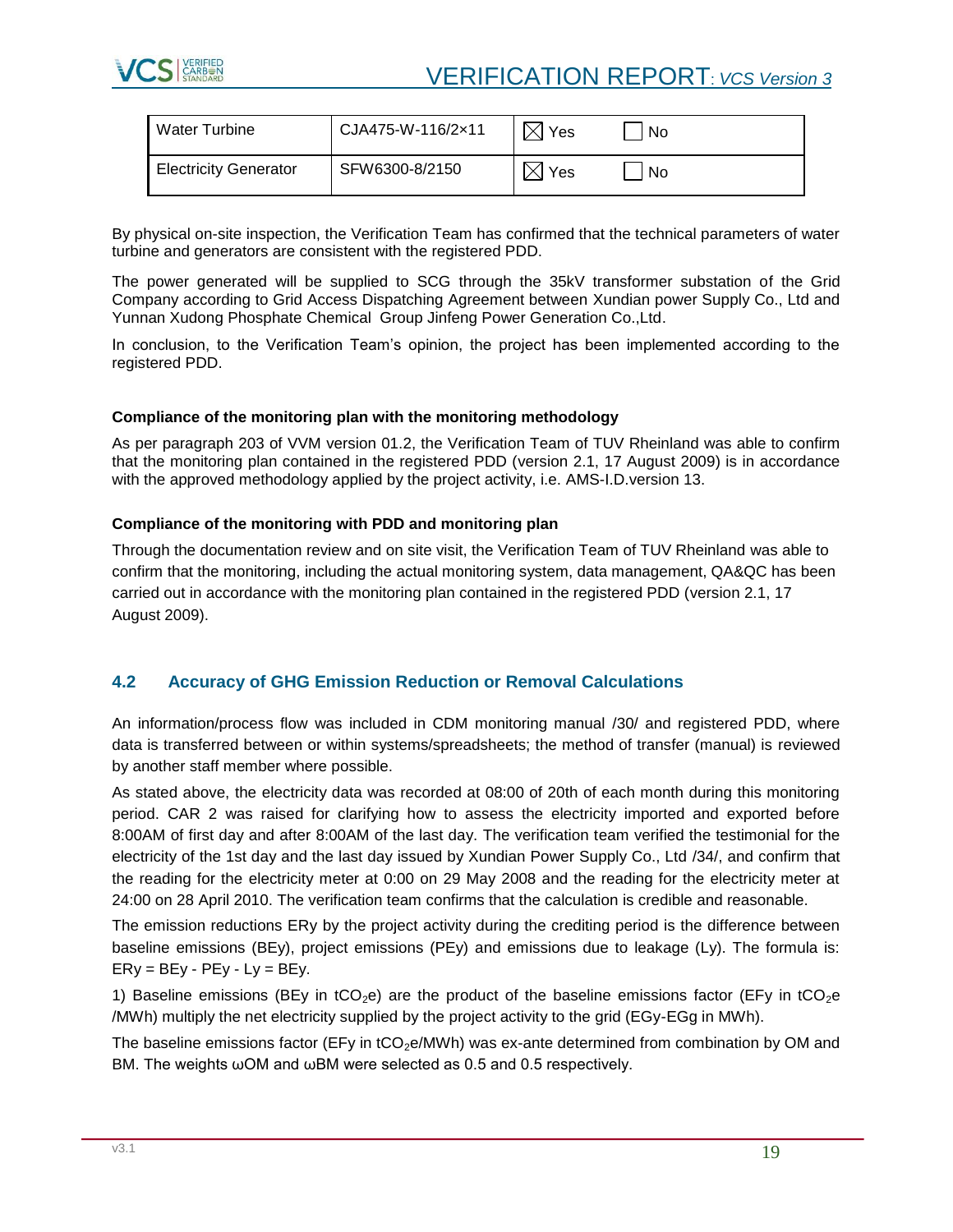

The combined margin of  $0.8433$  tCO<sub>2</sub>e/MWh was fixed ex-ante for the first crediting period which is in line with registered PDD

The net power supplied to grid was determined by the electricity supplied to the grid minus the imported electricity from the grid on a monthly basis by monitoring the electricity exported and imported. The monthly monitored data were cross checked with the figures in the monthly balance sheet issued by Xundian Power Supply Co., Ltd [/31/.](#page-7-10) The magnification 28,000 for electricity meters were confirmed by verification team by on-site inspection and verified the daily record on grid electricity [/32/,](#page-7-11) the monthly balance sheet [/31/.](#page-7-10)

In addition, due to the calibration certificate for calibration entity, Metering Station of Xundian Power Supply Co., Ltd. Was expired on 15 June 2009, and has not been aurthorized by calibration institute, the calibration report issued by Metering Station of Xundian Power Supply Co., Ltd. can not be considered credible, the delayed calibration for main meter and back up meter (listed in Table 1, section 4.3 of the report) was issued by Yunnan Provincial Electric Power Test & Research Institute (Group) Co., Ltd Electric Power Research Institute on 25 November 2011, respectively [/37/,](#page-7-4) in accordance with Guidelines for Assessment Compliance with the Calibration Frequency Requirements [/15/,](#page-6-8) a conservative approach was adopted in the calculation of emission reduction after May 2009. According to the calibration report issued by Yunnan Provincial Electric Power Test & Research Institute (Group) Co., Ltd Electric Power Research Institute (authorized the calibration certificate by CNAS [/38/\)](#page-7-5)[/37/,](#page-7-4) the calibrated meters were qualified, the error in the delayed calibration report is within the maximum permissible error specified by the manufacturers, which is addressed in Table 1, section 4.3 of the report. The verification team inspected on-site, and confirm that the maximum permissible error is credible. Against Table 1, the main meter with accuracy 0.2s was replaced with the main meter with accuracy 0.5s in the monitoring period; hence, to be conservative, in the monitoring period, the maximum permissible error as 0.5% was applied for measuring the electricity export for baseline emissions and electricity import in the monitoring period. Since there is no project emissions and leakages for the proposed project, in the calculation of emission reduction, to be conservative, EGy with electricity supply to the grid was deducted with 0.5%, EGg with electricity import to the grid was added with 0.5%. The formula is:

EGy, corrected = EGy  $x$  (1-0.5%)

EGg, corrected = Egg  $x(1+0.5%)$ 

Based on the above assessment, the emission reductions resulted from the monitoring period from [29](#page-1-0)  [May 2008 to 28 April 2010](#page-1-0) is verified as [62,389tCO2e.](#page-5-6) Compared with the estimated emission reductions under the same days of 700 from [29 May 2008 to 28 April 2010](#page-1-0) against the registered PDD, the actual emission is verified to be 20.2% lower than the estimated emission reductions, i.e. (78,170- 62,389\*700/365)\*100%/(78,170\*700/365)=20.2%. As confirmed above, the input data for calculation [/8/](#page-6-4) as well as the calculation process and result is complete and transparent, which is consistent with the formulae and methods described in the registered PDD and applied methodology and the verification team is able to confirm the accuracy.

# <span id="page-19-0"></span>**4.3 Quality of Evidence to Determine GHG Emission Reductions or Removals**

VVB shall assess the monitoring techniques and feasibility of the values and provide a short summary on the verification of every parameter listed in the monitoring plan and used for calculation of: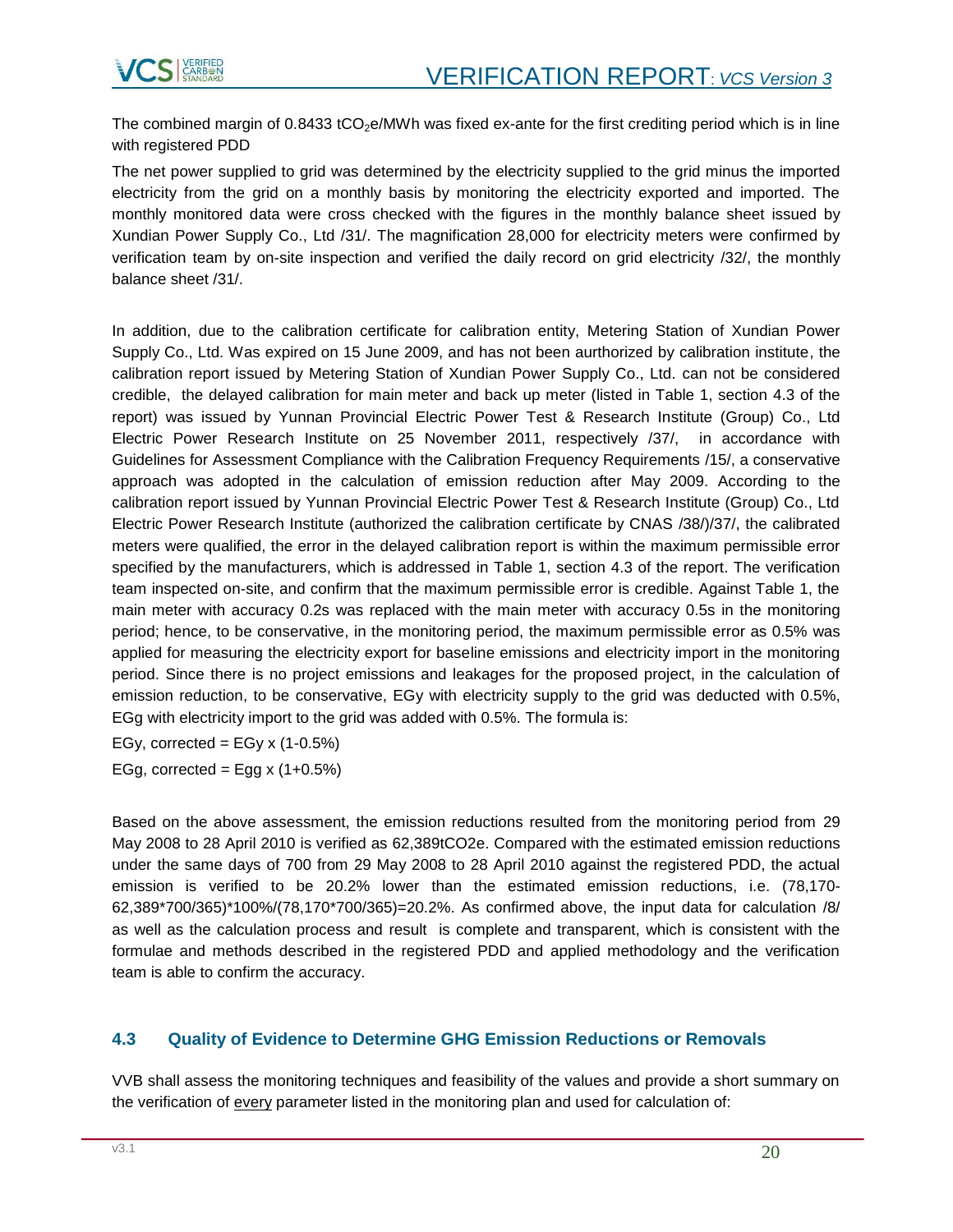

- Baseline emissions;
- Project emissions
- Leakage emissions

Table 1: The provided description shall refer to the detailed monitoring parameter.

|                                   | <b>Assessing the Monitoring Plan</b>                                                                                                                                                                                                                                                                                                                                                                                                                   |          |                        |                        |                                                                                                                                                                                                                                                                                                                                                                                                                                                                                       |  |
|-----------------------------------|--------------------------------------------------------------------------------------------------------------------------------------------------------------------------------------------------------------------------------------------------------------------------------------------------------------------------------------------------------------------------------------------------------------------------------------------------------|----------|------------------------|------------------------|---------------------------------------------------------------------------------------------------------------------------------------------------------------------------------------------------------------------------------------------------------------------------------------------------------------------------------------------------------------------------------------------------------------------------------------------------------------------------------------|--|
| Monitored<br>Parameters           | EGy: Electricity delivered to grid in year y<br>EGg: Electricity supplied by grid in year y                                                                                                                                                                                                                                                                                                                                                            |          |                        |                        |                                                                                                                                                                                                                                                                                                                                                                                                                                                                                       |  |
| Monitoring<br>method              | The first meter (backup meter) at the exit of the project station is employed to<br>measure output electricity, and the second meter (main meter) measures the<br>power supplied to the grid at the input of the substation of the Grid Company<br>(interconnection facility connecting the facility to the grid). Both meters (which of<br>them belong to the project owner) have the capability to be read remotely<br>through a communication line. |          |                        |                        |                                                                                                                                                                                                                                                                                                                                                                                                                                                                                       |  |
| Frequency of<br>measurements      | Continuous monitoring                                                                                                                                                                                                                                                                                                                                                                                                                                  |          |                        |                        |                                                                                                                                                                                                                                                                                                                                                                                                                                                                                       |  |
| Measure Devices                   | reasonable;<br>to affect the monitoring.                                                                                                                                                                                                                                                                                                                                                                                                               |          |                        |                        | The verification team verified the registered PDD and national standard DL/T<br>448-2000 /40/, and confirm that the Main Meter (SN: 005Z0024with accuracy<br>class 0.2S) and the Backup Meter(SN:D2005000981 with accuracy class 0.5)<br>was used in the monitoring period, and the accuracy of electricity meters is<br>The maintainence and operational record for the project was verified by<br>verification team, there is no any other events occurred in the monitoring period |  |
| Calibration<br>frequency/interval | Serial number                                                                                                                                                                                                                                                                                                                                                                                                                                          | accuracy | Calibration<br>date    | Valid date             | Calibration entity                                                                                                                                                                                                                                                                                                                                                                                                                                                                    |  |
|                                   | 005Z0024<br>(main meter)                                                                                                                                                                                                                                                                                                                                                                                                                               | 0.2s     | 25<br>November<br>2011 | 24<br>November<br>2012 | <b>Yunnan Provincial</b><br>Electric Power Test &<br><b>Research Institute</b><br>(Group) Co., Ltd<br><b>Electric Power</b><br>Research Institute                                                                                                                                                                                                                                                                                                                                     |  |
|                                   |                                                                                                                                                                                                                                                                                                                                                                                                                                                        | 0.2s     | 22 January<br>2009     | 21<br>January<br>2010  | Xundian Power<br>Supply Co., Ltd                                                                                                                                                                                                                                                                                                                                                                                                                                                      |  |
|                                   | D2005000981                                                                                                                                                                                                                                                                                                                                                                                                                                            | 0.5      | 25<br>November<br>2011 | 24<br>November<br>2012 | Yunnan Provincial<br><b>Electric Power Test &amp;</b><br><b>Research Institute</b><br>(Group) Co., Ltd                                                                                                                                                                                                                                                                                                                                                                                |  |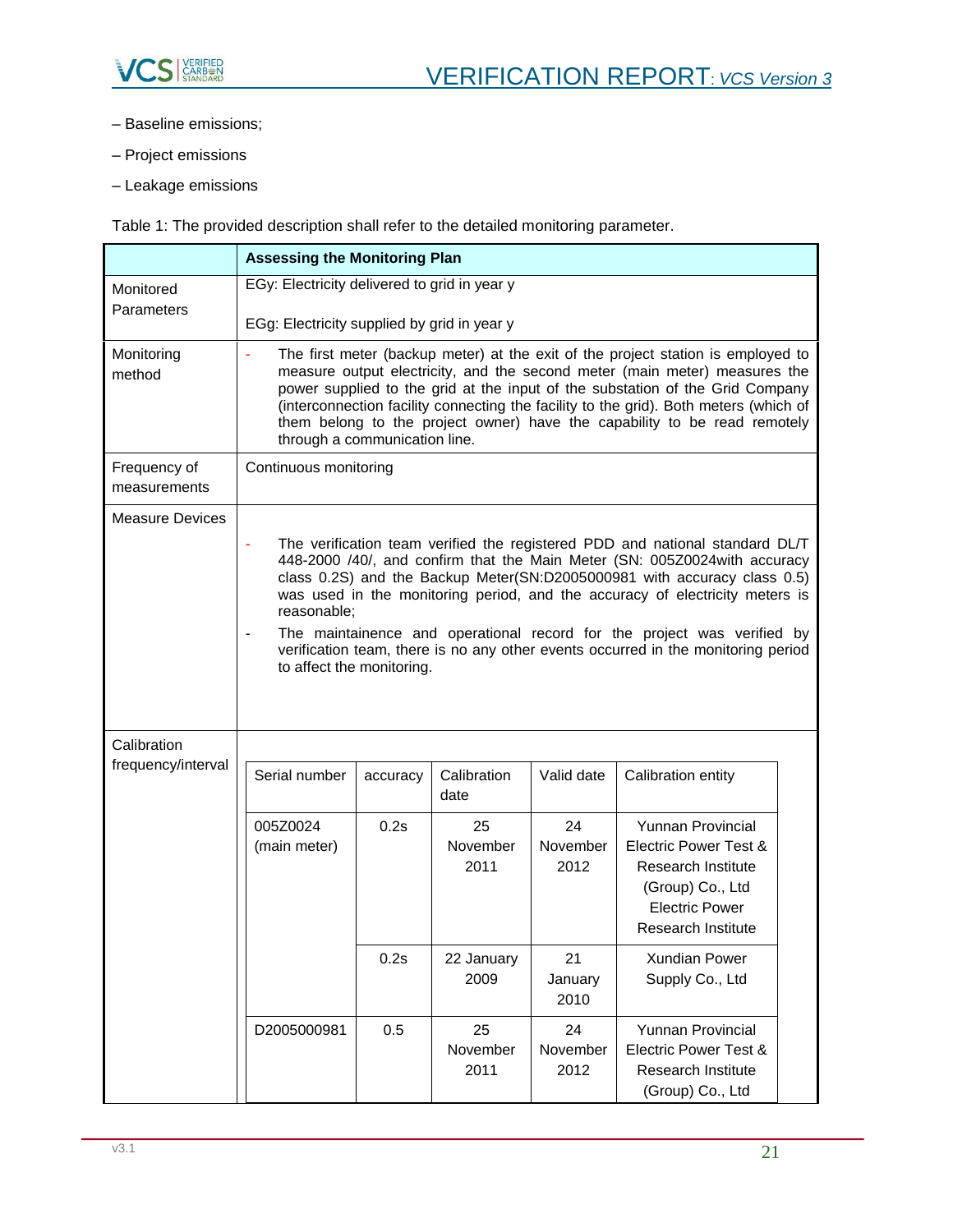

|                                |                                                                                                                                                                                                                                                                                                                                                                                                                                                                                                                                                                                                   |     |                                                               |         | <b>Electric Power</b>                                                                                                                                                                                                                                                                                                                                                                                                                                                                    |  |
|--------------------------------|---------------------------------------------------------------------------------------------------------------------------------------------------------------------------------------------------------------------------------------------------------------------------------------------------------------------------------------------------------------------------------------------------------------------------------------------------------------------------------------------------------------------------------------------------------------------------------------------------|-----|---------------------------------------------------------------|---------|------------------------------------------------------------------------------------------------------------------------------------------------------------------------------------------------------------------------------------------------------------------------------------------------------------------------------------------------------------------------------------------------------------------------------------------------------------------------------------------|--|
|                                |                                                                                                                                                                                                                                                                                                                                                                                                                                                                                                                                                                                                   |     |                                                               |         | Research Institute                                                                                                                                                                                                                                                                                                                                                                                                                                                                       |  |
|                                |                                                                                                                                                                                                                                                                                                                                                                                                                                                                                                                                                                                                   | 0.5 | 22 January                                                    | 21      | Metering Station of                                                                                                                                                                                                                                                                                                                                                                                                                                                                      |  |
|                                |                                                                                                                                                                                                                                                                                                                                                                                                                                                                                                                                                                                                   |     | 2009                                                          | January | Xundian Power                                                                                                                                                                                                                                                                                                                                                                                                                                                                            |  |
|                                |                                                                                                                                                                                                                                                                                                                                                                                                                                                                                                                                                                                                   |     |                                                               | 2010    | Supply Co., Ltd                                                                                                                                                                                                                                                                                                                                                                                                                                                                          |  |
|                                |                                                                                                                                                                                                                                                                                                                                                                                                                                                                                                                                                                                                   |     |                                                               |         |                                                                                                                                                                                                                                                                                                                                                                                                                                                                                          |  |
|                                | The verification team verified the calibration report for the main meter serial<br>number 005Z0024 and back up meter serial number D2005000981, valid from 22<br>January 2009 to 21 January 2010 issued by Metering Station of Xundian Power<br>Supply Co., Ltd /35/, and also verified the authorized certification for Metering<br>Station of Xundian Power Supply Co., Ltd. issued on 16 June 2004, expired on<br>15 June 2009 /36/, and then confirm the calibration report is credible calibrated<br>by Metering Station of Xundian Power Supply Co., Ltd., in the period of<br>calibration. |     |                                                               |         |                                                                                                                                                                                                                                                                                                                                                                                                                                                                                          |  |
|                                | cannot be justified as credible;                                                                                                                                                                                                                                                                                                                                                                                                                                                                                                                                                                  |     |                                                               |         | however, after 15 June 2009, the authorized calibration certificate for Metering<br>Station of Xundian Power Supply Co., Ltd was expired, the calibration conducted<br>by Metering Station of Xundian Power Supply Co., Ltd since 15 June 2009                                                                                                                                                                                                                                           |  |
|                                | confirm that it is credible.                                                                                                                                                                                                                                                                                                                                                                                                                                                                                                                                                                      |     |                                                               |         | Therefore, an authorised entity Yunnan Provincial Electric Power Test &<br>Research Institute (Group) Co., Ltd Electric Power Research Institute was<br>conducted the calibration again on 25 November 2011 and 29 November 2011,<br>respectively, the verification team has verified the calibration report /37/and<br>authorized calibration certificate of Yunnan Provincial Electric Power Test &<br>Research Institute (Group) Co., Ltd Electric Power Research Institute /38/, and |  |
|                                | and conservative.                                                                                                                                                                                                                                                                                                                                                                                                                                                                                                                                                                                 |     |                                                               |         | Furthermore, due to the results of the delayed calibration, in accordance with<br>Guidelines for Assessment Compliance with the Calibration Frequency<br>Requirements /15/, a conservative approach was adopted in the calculation of<br>emission reduction (addressed in section 4.3 of the report), the verification team<br>verified the guideline and the ER spreadsheet, and confirms that it is reasonable                                                                         |  |
| QA/QC<br>Procedures<br>Applied | manual and registered PDD.                                                                                                                                                                                                                                                                                                                                                                                                                                                                                                                                                                        |     |                                                               |         | On site visit, the monitoring manual was provided /30/. The roles and responsibilities<br>for the monitoring are clearly defined and implemented according to CDM monitoring                                                                                                                                                                                                                                                                                                             |  |
| Data Report                    |                                                                                                                                                                                                                                                                                                                                                                                                                                                                                                                                                                                                   |     | sent to the remote control center in Grid Company.            |         | Based on on-site interview by verification team, it could confirm that the<br>electricity was recorded by project owner at 08:00AM every day, and automatic                                                                                                                                                                                                                                                                                                                              |  |
|                                |                                                                                                                                                                                                                                                                                                                                                                                                                                                                                                                                                                                                   |     | Xundian Power Supply Co., Ltd /32/;                           |         | Based on the daily record by project owner and the electricity remote control<br>center in grid company, the sales receipt issued at 8:00 of 20 per month by                                                                                                                                                                                                                                                                                                                             |  |
|                                |                                                                                                                                                                                                                                                                                                                                                                                                                                                                                                                                                                                                   |     | consistent between the sales receipt and daily manual record; |         | Moreover, the verification team cross checked daily manual record on grid<br>electricity power conducted at 8:00 AM every day by project owner during the<br>monitoring period of from 29 May 2008 to 28 April 2010 /32/ and confirm that it is                                                                                                                                                                                                                                          |  |
|                                |                                                                                                                                                                                                                                                                                                                                                                                                                                                                                                                                                                                                   |     |                                                               |         |                                                                                                                                                                                                                                                                                                                                                                                                                                                                                          |  |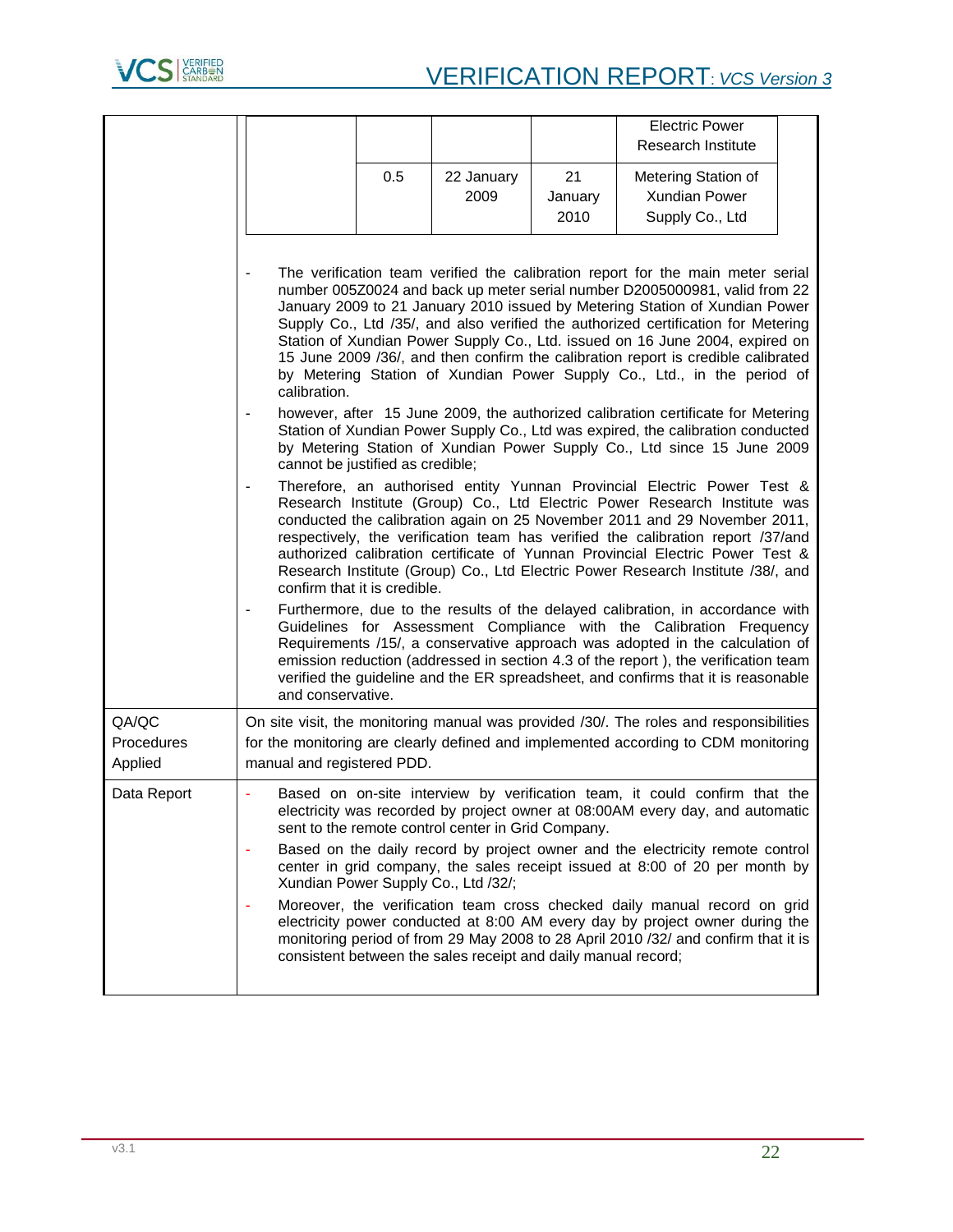

### <span id="page-22-0"></span>**4.4 Management and Operational System**

Data was collected according to well defined data collection procedures:

- Data of electricity exported and imported is recorded on a daily basis /33/;
- The sales receipt was issued by Xundian Power Supply Co., Ltd for cross check [/22/;](#page-7-13)

• Quality of the meter reading is assured through calibration of electricity meters and through cross checking of readings between the meters and the receipts.

The monitoring and reporting of electricity data is in accordance with well established operational procedures.

The site visit confirmed that the management system for the project is in place, such as the monitoring manual [/30/](#page-7-8) and the competence criteria of personnel involved in the project..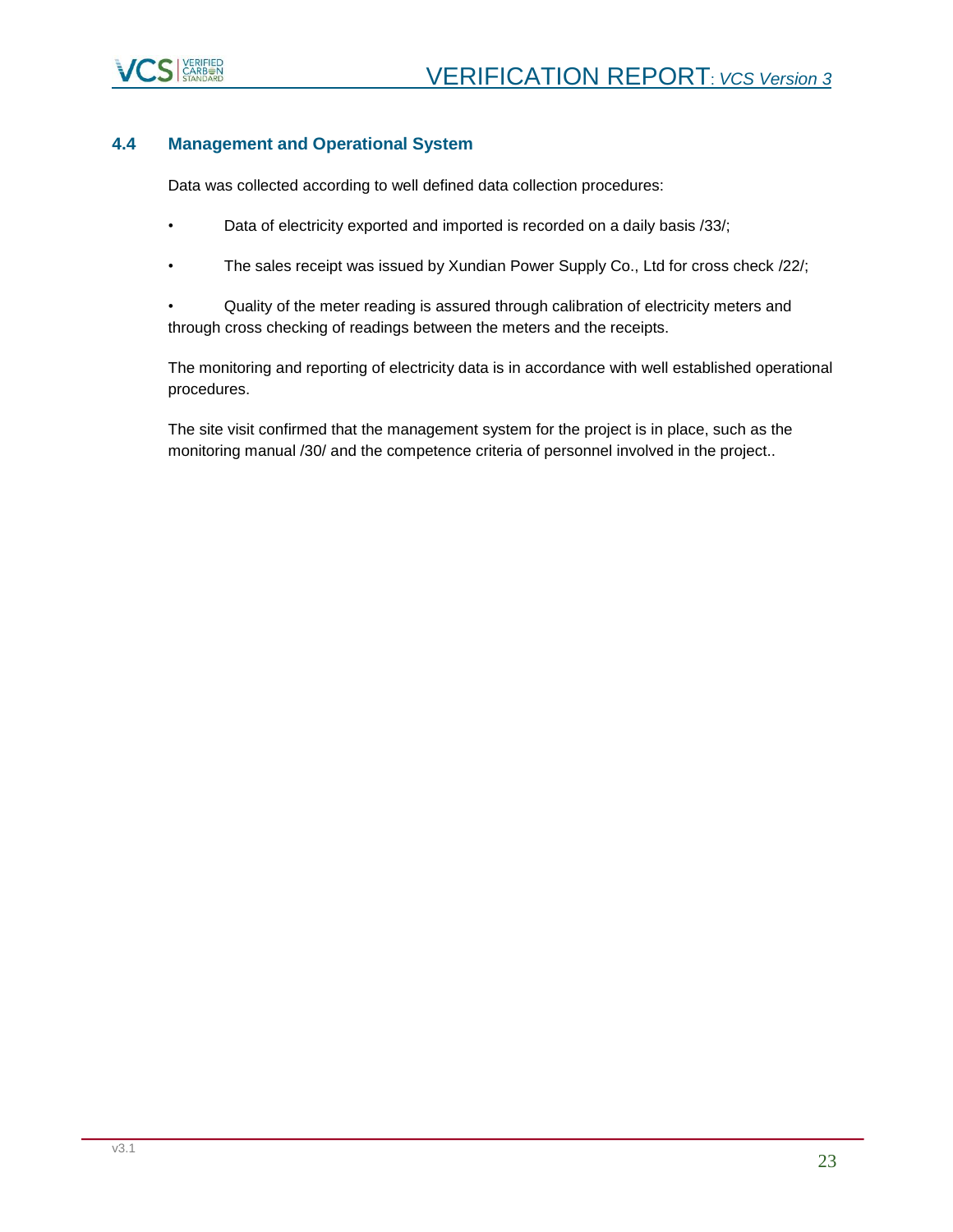

# <span id="page-23-0"></span>**5 VERIFICATION CONCLUSION**

The verification team assigned by the VVB (TÜV Rheinland (China) Ltd.) has performed the verification of the project "*[Xundian Jinfeng 12.6 MW Hydropower Project](#page-0-1)*" (hereafter referred to as "the project") in China, on the basis of requirements of VCS Standard version 3.2.

All electricity generated by the project will be supplied to the South China Power grid in which the fossil-fuel based power plant are mainly dominated, thus the project achieves GHG emission reductions.

The verification is was conducted by the following three steps: i) desk review of the VCS monitoring report, the registered CDM PDD, the CDM validation report, emission reductions calculation spreadsheet and supporting documents made available to the verification team by the project participant; ii) follow-up interviews and site inspection; and iii) resolution of outstanding issues.

Based on the above, the verification team can conclude as follows in detail,

All operations of the project are implemented and installed as planned and described in the registered PDD;

The monitoring plan is in compliance with the applied approved methodology AMS-I.D. "Grid Connected Renewable Electricity Generation", version 13;

The electric meters applied to monitor parameters required for calculating emission reductions are calibrated appropriately;

The monitoring system and QA/QC procedures have been in place and all operation staff has got qualifications to operate and monitor the project activity.

Therefore, the verification team confirms that the GHG emission reductions are calculated without material misstatements in a conservative and appropriate manner. TÜV Rheinland (China) Ltd. hereby is able to certify that the emission reductions resulted from the project "*[Xundian Jinfeng](#page-0-1)  [12.6 MW Hydropower Project](#page-0-1)*" during the monitoring period from *[29 May 2008 to 28 April 2010](#page-1-0)* amount to *[62,389tCO2e](#page-5-6)*, detailed as below,

Reporting period: From *[29 May 2008 to 28 April 2010](#page-1-0)*

Verified GHG emission reductions or removals in the above reporting period:

| <b>GHG Emission Reductions or</b><br>Removals | $tCO2e$ in the<br>monitoring<br>period | $tCO2e$ from<br>29 May<br>2008 to 25<br>Dec 2008 | $tCO2e$ from<br>25 Dec<br>2008 to 14<br>Dec 2009 | tCO <sub>2</sub> e from<br>14 Dec<br>2009 to 28<br><b>April 2010</b> |
|-----------------------------------------------|----------------------------------------|--------------------------------------------------|--------------------------------------------------|----------------------------------------------------------------------|
| <b>Baseline Emissions</b>                     | 62,389tCO2e                            | $33,493$ tCO <sub>2</sub> e                      | 26,088tCO <sub>2</sub> e                         | 2,808tCO <sub>2</sub> e                                              |
| <b>Project Emissions</b>                      | 0                                      | 0                                                | O                                                | 0                                                                    |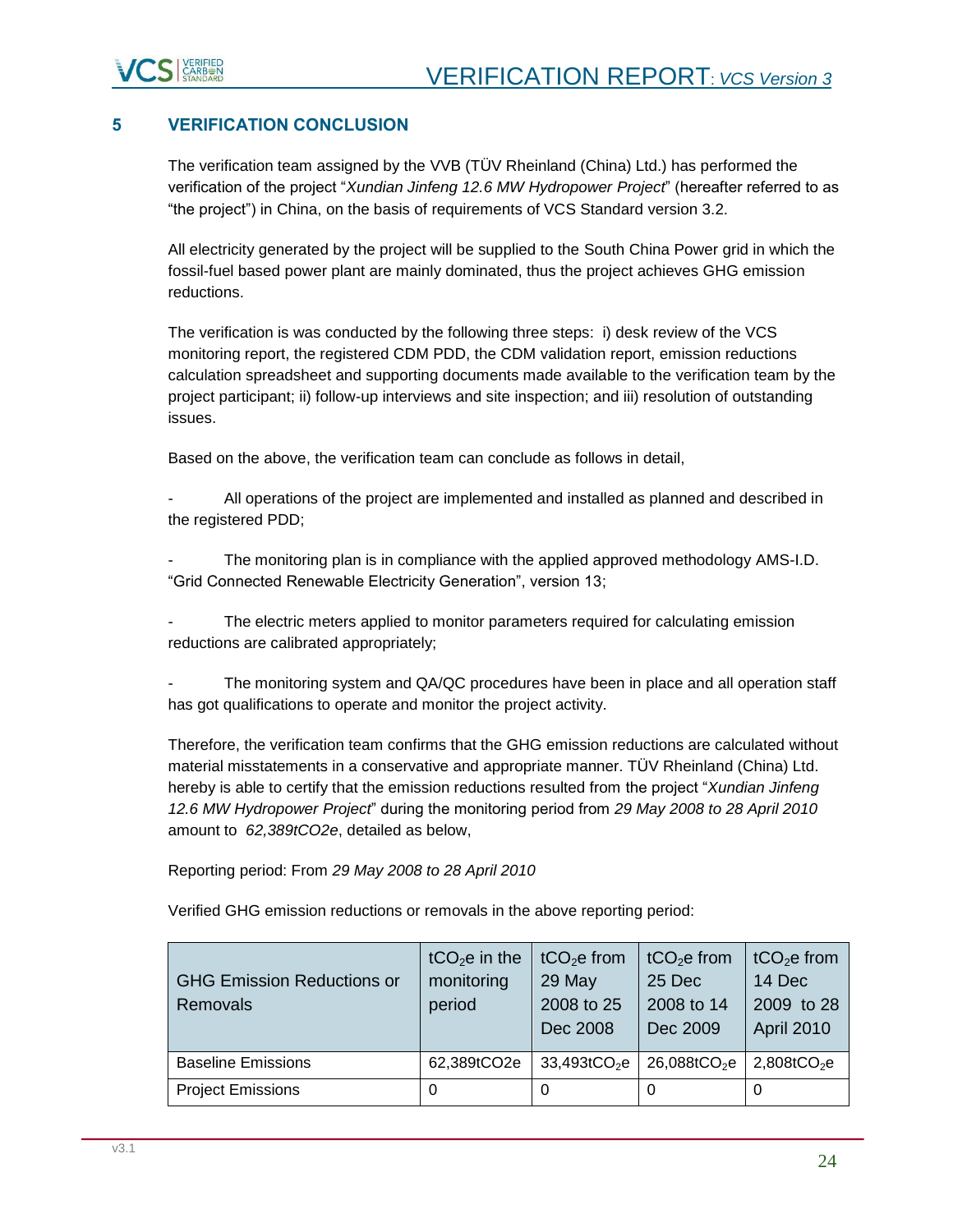

# **VCS** STARBED VERIFICATION REPORT: *VCS Version 3*

| Leakage                                           |                                                                                       |  |  |
|---------------------------------------------------|---------------------------------------------------------------------------------------|--|--|
| <b>Net GHG emission reductions</b><br>or removals | 62,389tCO2e 33,493tCO <sub>2</sub> e 26,088tCO <sub>2</sub> e 2,808tCO <sub>2</sub> e |  |  |